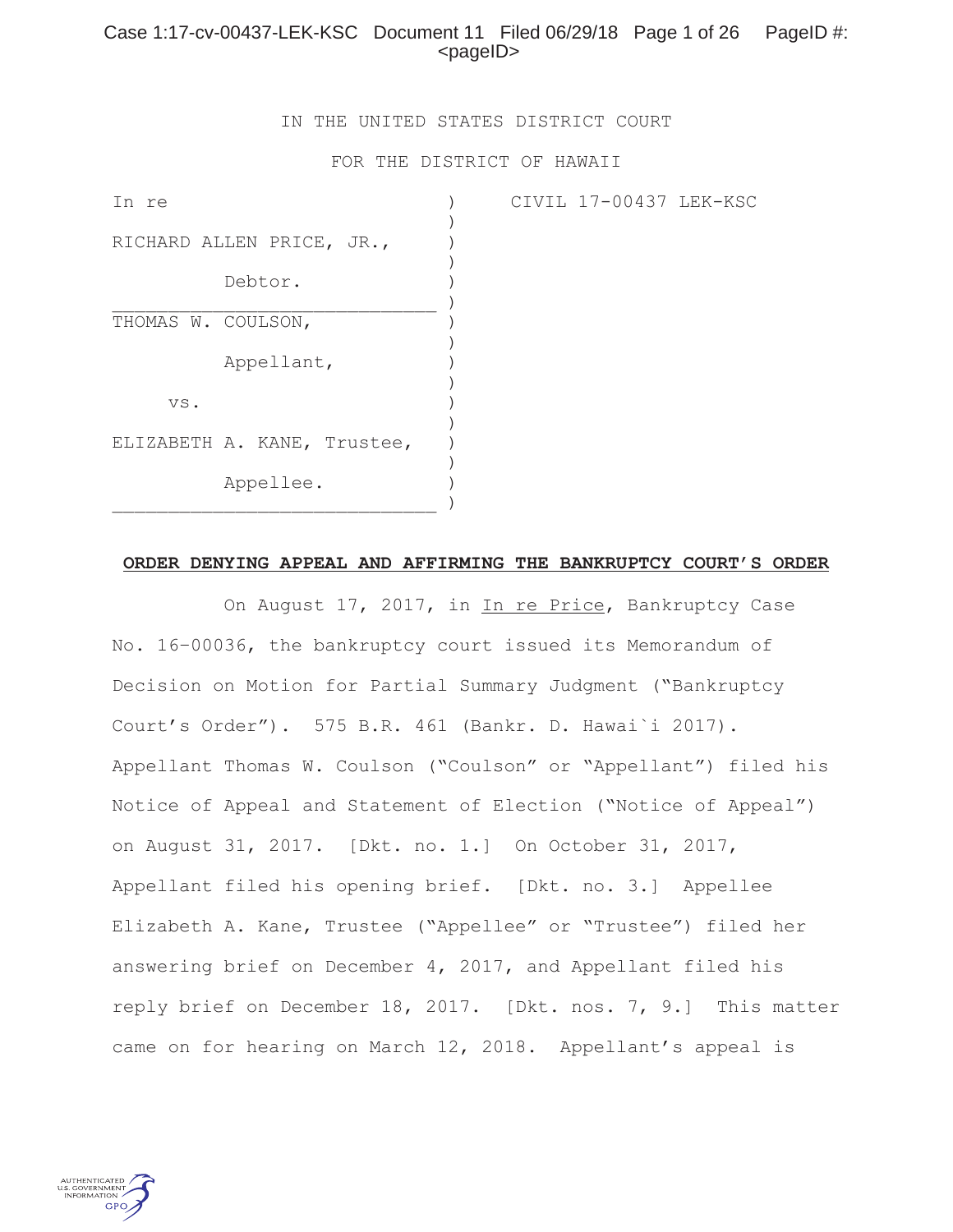# Case 1:17-cv-00437-LEK-KSC Document 11 Filed 06/29/18 Page 2 of 26 PageID #:  $<$ pageID $>$

denied, and the Bankruptcy Court's Order is affirmed, for the reasons set forth below.

#### **BACKGROUND**

In the instant appeal, Appellant challenges the Trustee's avoidance of a transfer of \$123,716.23 to him, which occurred less than ninety days before Debtor Richard Allen Price ("Debtor") filed his bankruptcy petition on January 15, 2016. Price, 575 B.R. at 464. Under 11 U.S.C. § 547(b), the bankruptcy trustee is authorized to avoid certain preferential transfers to creditors made within ninety days before a debtor files his bankruptcy petition.<sup>1</sup> The historical facts of this case are undisputed. Appellant argues reversal is warranted because the relevant transfer occurred at an earlier stage of their dispute, outside the ninety-day preference period.

In 2002, Appellant terminated his right to purchase certain real property in Honolulu, Hawai`i ("Property") in favor of Debtor, in exchange for Debtor's written promise that Appellant would receive half of any net profit, if the Property were resold under certain conditions ("Agreement"). Price, 575 B.R. at 463. The Agreement was not recorded at the time. In 2010, Appellant recorded with the Bureau of Conveyances ("BOC")

<sup>&</sup>lt;sup>1</sup> Debtor's bankruptcy "case was converted [from chapter 13] to chapter 7 on January 27, 2016." Price, 575 B.R. at 464. The parties do contend this date affects the § 547(b) preference period.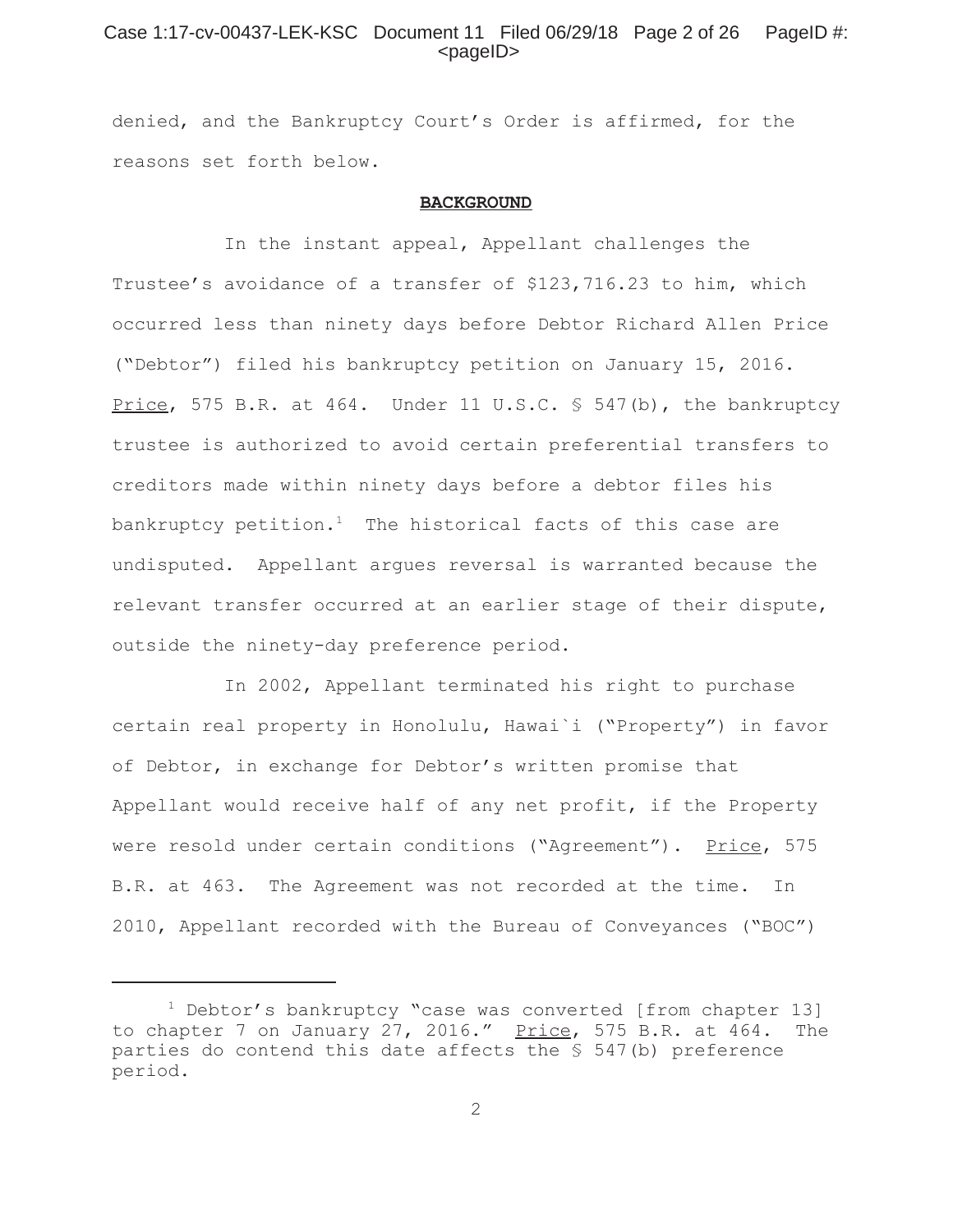## Case 1:17-cv-00437-LEK-KSC Document 11 Filed 06/29/18 Page 3 of 26 PageID #:  $<$ pageID $>$

an Affidavit of Adverse Claim ("Affidavit") and attached the Agreement as an exhibit. Id. Debtor could not sell the Property because the Affidavit rendered his title unmarketable.<sup>2</sup> Id. at 466. In 2011, Debtor sued Appellant in the Circuit Court of the First Circuit of the State of Hawai`i ("state court") to invalidate the Agreement and Affidavit. Id. at 463. Appellant counterclaimed seeking specific performance and damages. During the pendency of the litigation, the parties agreed that: 1) Appellant would withdraw the Affidavit so that Debtor could sell the Property; and 2) Debtor would deposit the net proceeds into an escrow account. Id.

Debtor sold the Property and deposited \$122,635.22, the entirety of the net proceeds, into an escrow account governed by Joint Escrow Instructions ("Escrow Instructions"), which the parties executed March 16, 2012. [Opening Brief, Appellant's Appendix to Opening Brief (Excerpts of the Records) ("Record

 $2$  The Affidavit functioned as a lis pendens, also called a notice of pendency of action, the recordation of which is authorized by Haw. Rev. Stat. § 634-51. The Hawai`i Supreme Court has recognized that "the practical effect of a recorded lis pendens is to render a . . . property unmarketable." S. Utsunomiya Enters., Inc. v. Moomuku Country Club, 75 Haw. 480, 502, 866 P.2d 951, 963 (1994) (citations and internal quotation marks omitted).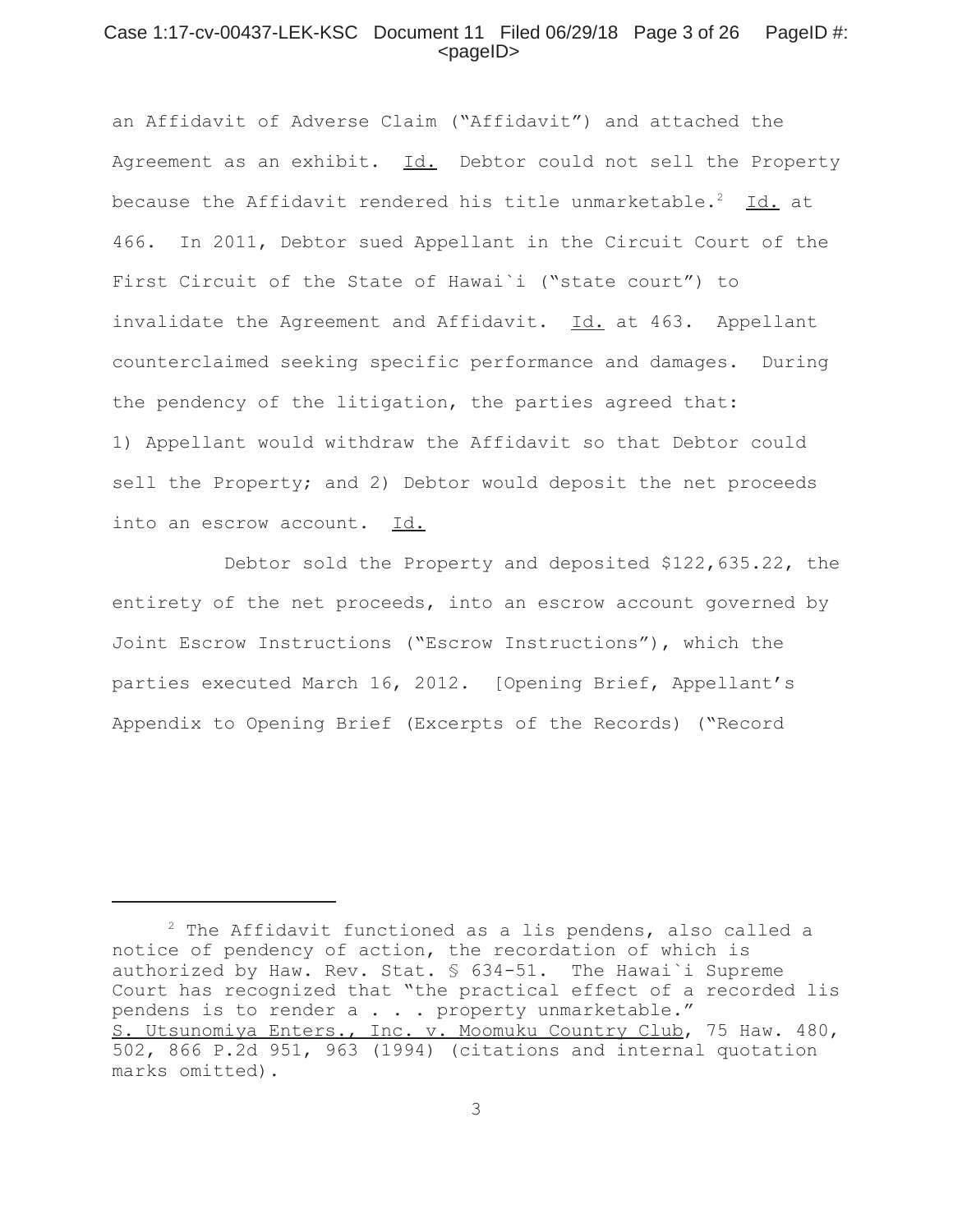Appendix") at COULSON 105-06 (Escrow Instructions).<sup>3</sup>] In pertinent part, the Escrow Instructions provided that:

> The escrow funds shall only be released upon any one of the following occurrences: (1) receipt by the Escrow Holder of a document signed by both parties directing the Escrow Holder to release the funds; or (2) the receipt by the Escrow Holder of a court order directing the Escrow Holder to release the funds; or (3) no mutual instructions are received by the Escrow Holder by the close of business day on December 3, 2012, after which time the Escrow Holder will release the funds by way of a check to be deposited into a court-supervised account at The First Circuit Court, State of Hawaii. The court-supervised account will be established by appropriate motion or stipulation of the parties no later than December 2, 2012,

 with the account number provided to Escrow Holder by December 3, 2012.

[Id.] Later, Debtor obtained a court order transferring the funds to a court-supervised account, which was governed by the same terms as in the Escrow Instructions. Price, 575 B.R. at 463, 467 n.30.

On July 24, 2012, the state court granted summary judgment in favor of Appellant on his counterclaim against

<sup>3</sup> The Escrow Instructions were attached as Exhibit A to the Declaration of Counsel, which was attached to Price's Motion to Deposit Funds in Court ("Deposit Motion"), filed May 3, 2012, in state court. [Record Appendix at COULSON 99-110.] The Deposit Motion was Exhibit 4 to the Declaration of Simon Klevansky, attached to the Separate Concise Statement in Support of Trustee's Motion for Partial Summary Judgment on Count III of the Complaint, filed on June 13, 2017 in the bankruptcy court ("Klevansy Summary Judgment Declaration"). [Id. at COULSON 58-67 (concise statement), COULSON 200-03 (declaration).]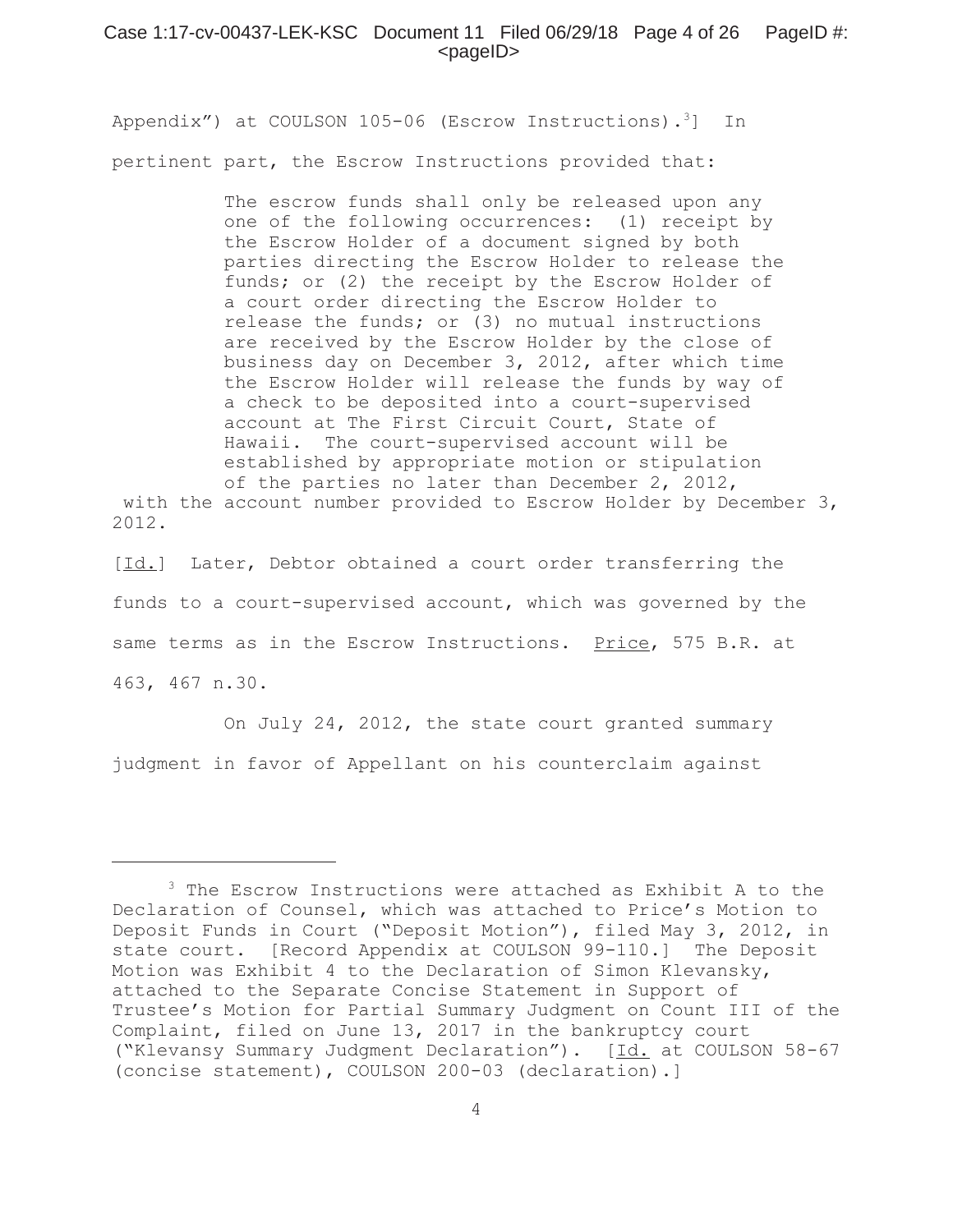#### Case 1:17-cv-00437-LEK-KSC Document 11 Filed  $06/29/18$  Page 5 of 26 PageID #:  $<$ pageID $>$

Debtor, and ruled Debtor was liable to Appellant for "damages 'in an amount to be proven.'"  $Id.$  at 463 (footnote omitted). Later,

> the state court entered a minute order on January 30, 2015, determining that [Appellant] was entitled to recover \$362,884.84.

> On November 20, 2015, the state court entered a Final Judgment in the amount of \$423,601.17 and directed the clerk of the state court to pay to [Appellant] the funds deposited with the clerk in partial satisfaction of the judgment. For reasons that the record does not explain, the clerk did not immediately comply with this directive. The state court entered an amended final judgment on January 4, 2016. On January 7, 2016, the clerk disbursed \$123,716.23 to [Appellant] in partial repayment of the state court judgment.

Id. at 463–64 (footnotes omitted).

The bankruptcy court ruled the Trustee was entitled to recover the \$123,716.23 because the relevant transfer occurred within the ninety-day preference period – either when the state court entered its final judgment or when the clerk disbursed the funds. Price, 575 B.R. at 467. In the instant appeal, Appellant argues the bankruptcy court erred because the relevant transfer occurred either: 1) when he filed his Affidavit with the BOC in 2010; 2) when the net proceeds were deposited in the escrow account; 3) when the net proceeds were deposited in the courtsupervised account; or 4) when the state court issued its Minute Order on January 15, 2015.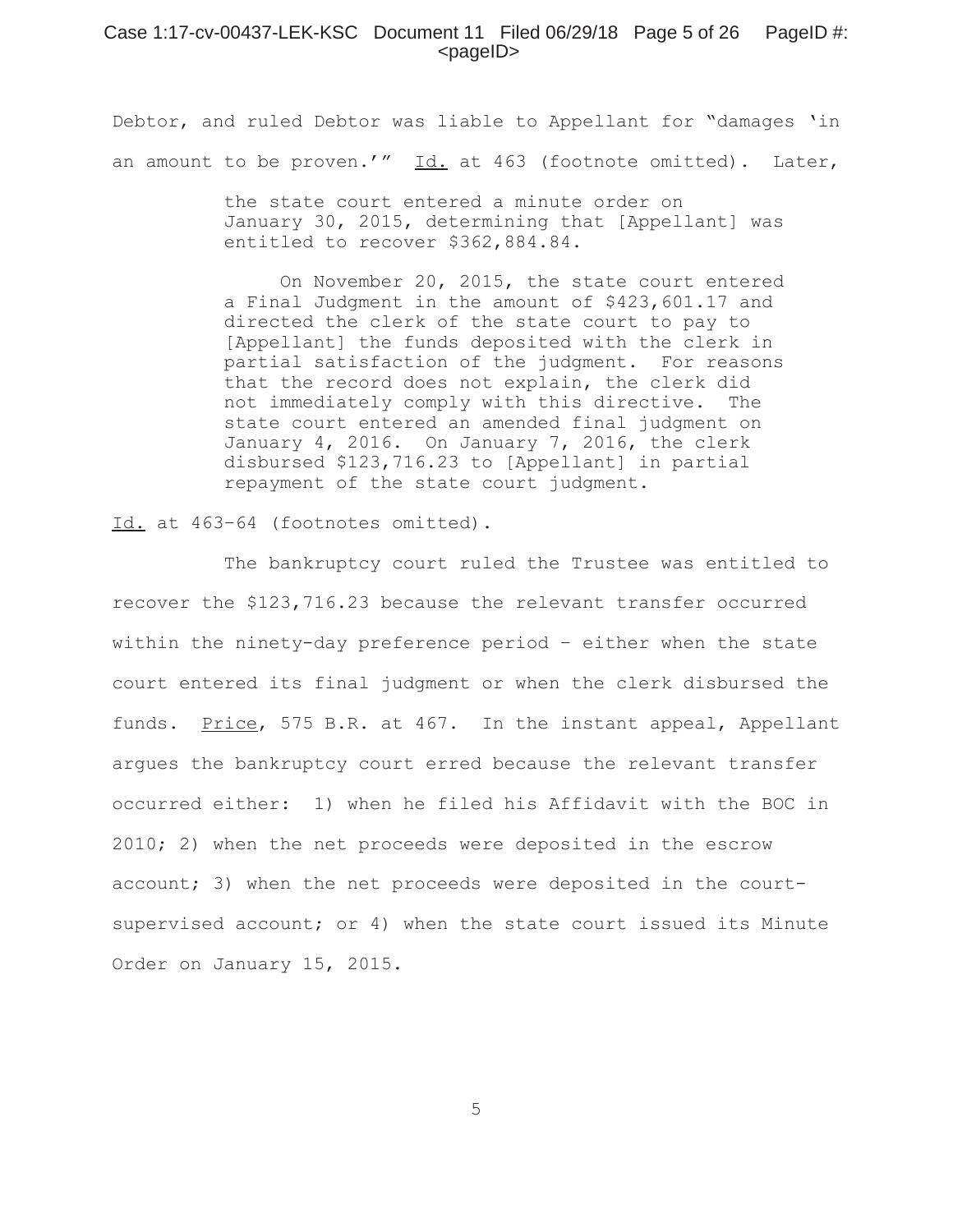#### **STANDARD**

This Court has stated:

This court reviews a bankruptcy court's findings of fact for clear error and its conclusions of law de novo. See In re Kimura (United States v. Battley), 969 F.2d 806, 810 (9th Cir. 1992) ("The Court reviews the bankruptcy court's findings of fact under the clearly erroneous standard and its conclusions of law de novo."). The court "must accept the Bankruptcy Court's findings of fact, unless the court is left with the definite and firm conviction that a mistake has been committed. Mixed questions of law and fact are reviewed de novo." In re JTS Corp., 617 F.3d 1102, 1109 (9th Cir. 2010) (quotation marks and citations omitted).

In re Lee, CIVIL NO. 15-00278 SOM/RLP, 2015 WL 7274035, at \*1 (D. Hawai`i Nov. 17, 2015). The United States Supreme Court has stated:

> [a] finding is 'clearly erroneous' when although there is evidence to support it, the reviewing court on the entire evidence is left with the definite and firm conviction that a mistake has been committed. This standard plainly does not entitle a reviewing court to reverse the finding of the trier of fact simply because it is convinced that it would have decided the case differently. The reviewing court oversteps the bounds of its duty under Fed. R. Civ. P. 52(a) if it undertakes to duplicate the role of the lower court. In applying the clearly erroneous standard . . . , [reviewing] courts must constantly have in mind that their function is not to decided factual issues de novo. If the [lower] court's account of the evidence is plausible in light of the record viewed in its entirety, the [reviewing court] may not reverse it even though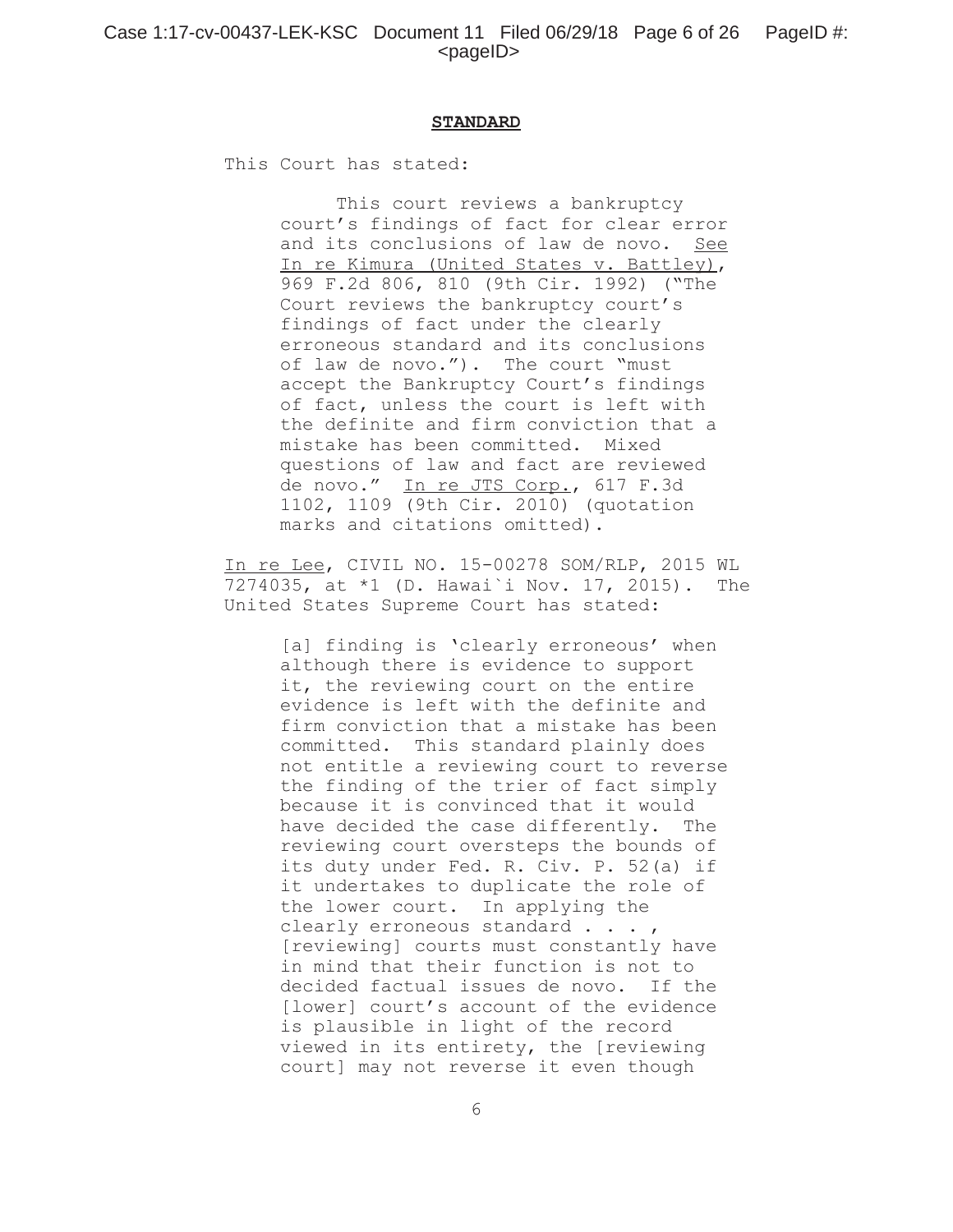## Case 1:17-cv-00437-LEK-KSC Document 11 Filed 06/29/18 Page 7 of 26 PageID #:  $<$ pageID $>$

convinced that had it been sitting as the trier of fact, it would have weighed the evidence differently. Where there are two permissible views of the evidence, the factfinder's choice between them cannot be clearly erroneous.

Anderson v. City of Bessemer, 470 U.S. 564, 573-74 (1985) (some alterations in Anderson) (citations and some internal quotation marks omitted). The standards described in Anderson apply when a district court reviews the factual findings of a bankruptcy court. See, e.g., Ingram v. Burchard, 482 B.R. 313, 322 (N.D. Cal. 2012); In re Daewoo Motor Am., Inc., 471 B.R. 721, 732 (C.D. Cal. 2012), *aff'd*, 554 Fed. Appx. 638 (9th Cir. 2014); In re Folsom, Civil No. 10CV2440 L(NLS), 2011 WL 3489681, at \*1 (S.D. Cal Aug. 8, 2011), *aff'd sub nom.*, Folsom v. Davis, 513 Fed. Appx. 651 (9th Cir. 2013).

Sebetich v. Woods, CIVIL 15-00233 LEK-BMK, 2016 WL 8710426, at \*4-5 (D. Hawai`i Jan. 29, 2016) (alterations in Sebetich).

#### **DISCUSSION**

This appeal turns on whether the relevant transfer of the Debtor's property interest occurred within the ninety-day preference period.4 For purposes of an avoidance action under § 547(b), "property of the debtor" does not include "'[p]roperty in which the debtor holds . . . only legal title and not an equitable interest.'" Begier v. Internal Revenue Serv., 496 U.S. 53, 59 (1990) (quoting 11 U.S.C. § 541(d)). Appellant argues

<sup>4</sup> The Trustee does not contend the one-year preference period applicable to insiders applies. See § 547(b)(4)(B).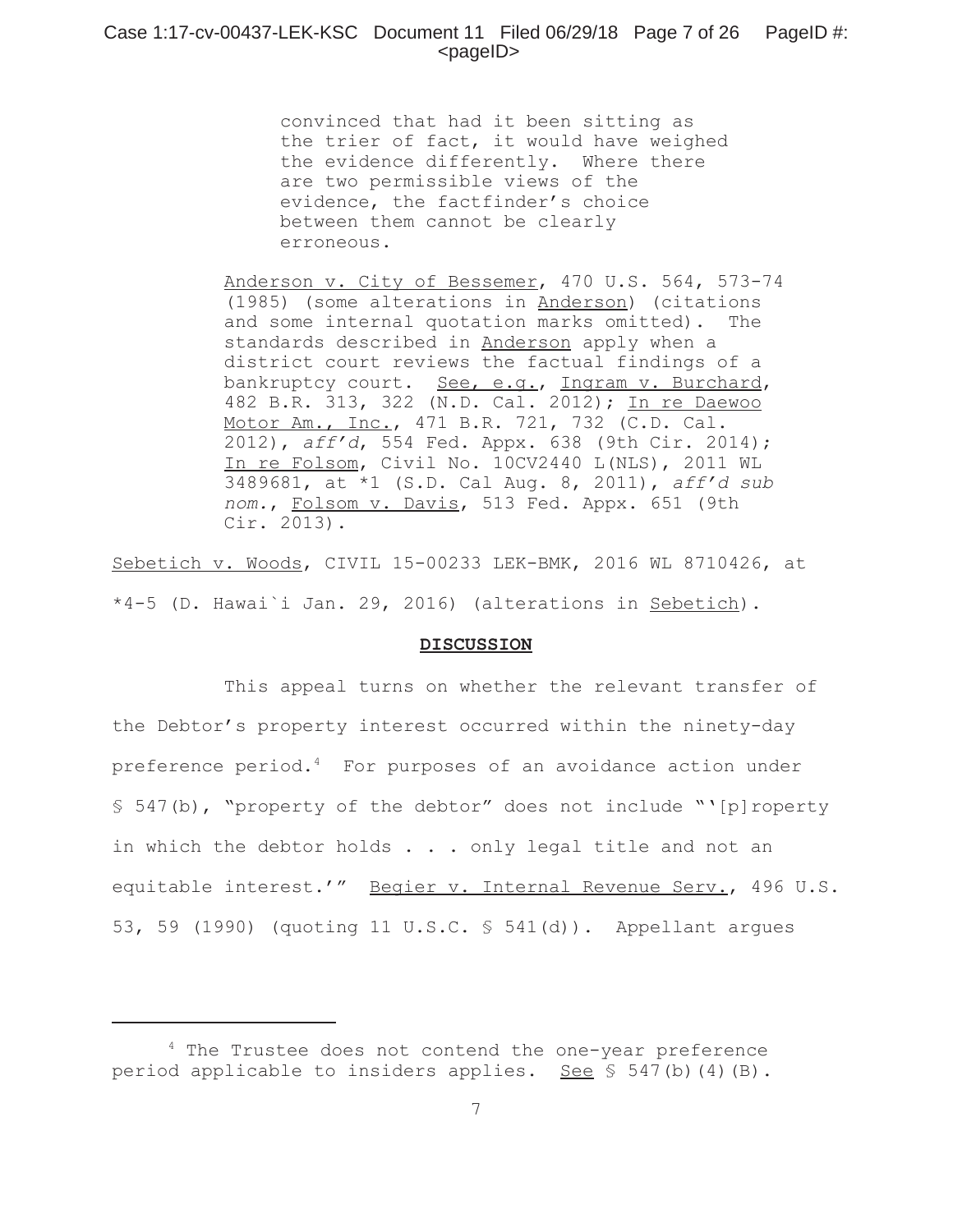## Case 1:17-cv-00437-LEK-KSC Document 11 Filed  $06/29/18$  Page 8 of 26 PageID #:  $<$ pageID $>$

transactions and events outside the preference period left Debtor with only bare legal title to the proceeds.

The Ninth Circuit has stated:

Pursuant to Section 547 the trustee in bankruptcy may avoid transfers of property made by the debtor when a transfer meets certain requirements. "The purpose of this provision is to discourage creditors 'from racing to the courthouse to dismember the debtor during his slide into bankruptcy' and to 'facilitate the prime bankruptcy policy of equality of distribution among creditors of the debtor.'" In re Vance, 721 F.2d 259 (9th Cir. 1983) (quoting H.R. Rep. No. 95-595, 95th Cong., 1st Sess., reprinted in, 1978 U.S. Code Cong. & Ad. News 5787, 5963, 6138).

The eligible transfers are referred to as "preferences" because they are deemed to be transfers that favor one creditor to the detriment of other creditors. Outside of the bankruptcy context such transfers are unobjectionable: The payments are properly earned and owed. But in bankruptcy, the concern is that a debtor, aware of imminent bankruptcy, will try to pay favored creditors which it may want or need to deal with in the future, at the expense of not paying other creditors. See T. Jackson, The Logic and Limits of Bankruptcy Law 123-25 (1986). When a transfer is avoided the recipient of the transfer must return the property or equivalent value to the debtor estate.

In re Ehring, 900 F.2d 184, 186 (9th Cir. 1990). In a preference avoidance action, typically "the equities clearly favor" a creditor over a defaulted debtor, but "the balance of the equities between [one creditor and the debtor's] other creditors is far from clear." See In re Lewis W. Shurtleff, Inc., 778 F.2d 1416, 1419–20 (9th Cir. 1985). Federal courts must "necessarily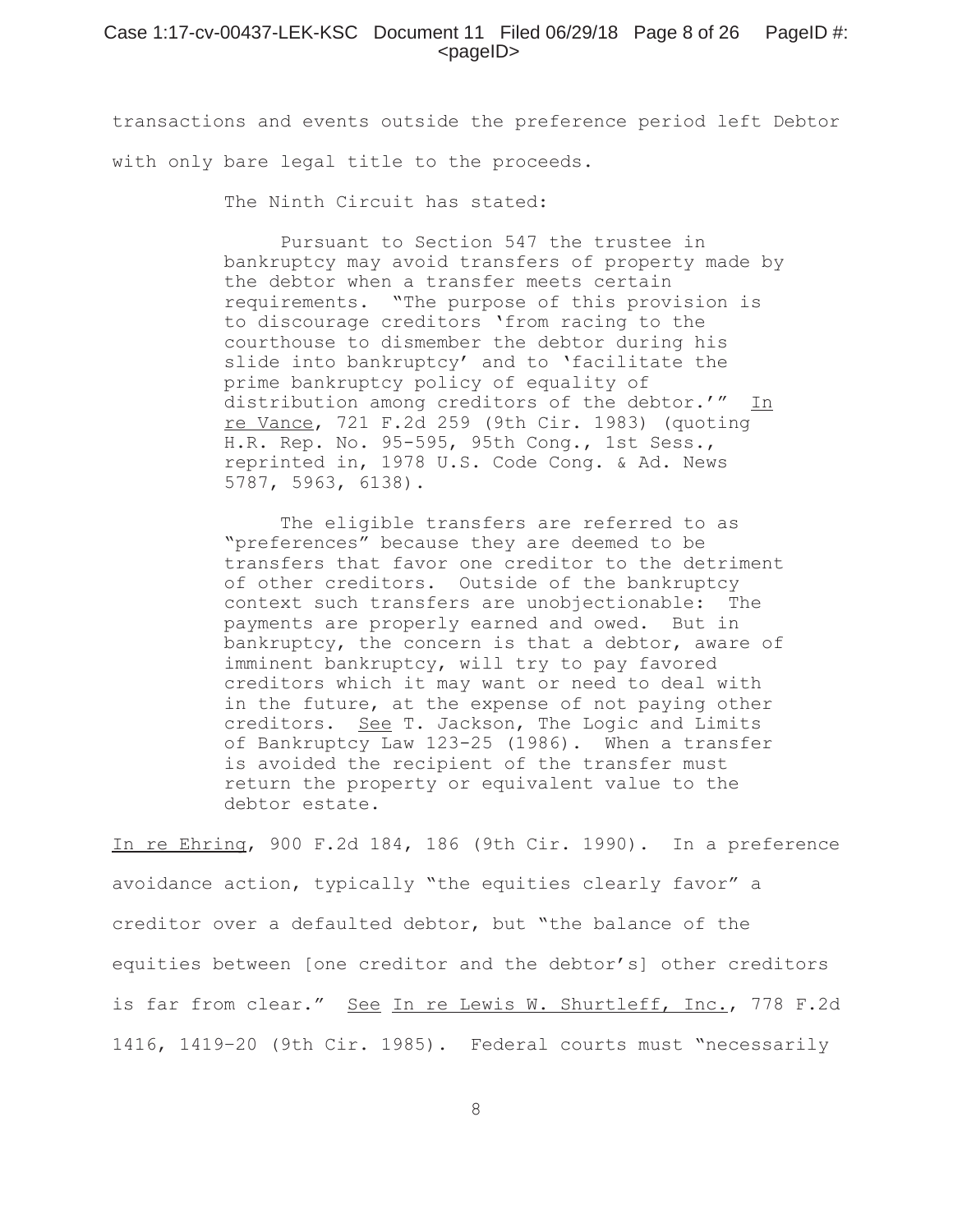## Case 1:17-cv-00437-LEK-KSC Document 11 Filed 06/29/18 Page 9 of 26 PageID #:  $<$ pageID $>$

act very cautiously in exercising . . . equitable power in favor of one group of potential creditors at the expense of other creditors, for ratable distribution among all creditors is one of the strongest policies behind the bankruptcy laws." In re N. Am. Coin & Currency, Ltd., 767 F.2d 1573, 1574 (9th Cir. 1985) (declining to find a constructive trust had been imposed on certain property).

"Whether a particular action constitutes a 'transfer' is a matter of federal law." In re Costas, 555 F.3d 790, 793 (9th Cir. 2009). But "'[i]n the absence of any controlling federal law, "property" and "interests in property" are creatures of state law.'" Id. (alteration in Costas) (quoting Barnhill v. Johnson, 503 U.S. 393, 398, 112 S. Ct. 1386 (1992)).

#### **I. The Filing of the Affidavit**

Appellant argues the December 13, 2010 recordation with the BOC of the Affidavit, *i.e.*, the *lis pendens*, was the relevant transfer. Specifically, Appellant argues the Affidavit: was like a consensual lien because its recordation was authorized by the 2002 Agreement; encumbered Debtor's title, and prevented Debtor from selling the Property; and sufficed to prevent a subsequent judgment creditor from obtaining an interest in the Property superior to Appellant's. Appellant argues the bankruptcy court erred by ignoring the state court's grant of summary judgment in his favor, which is binding under the Rooker-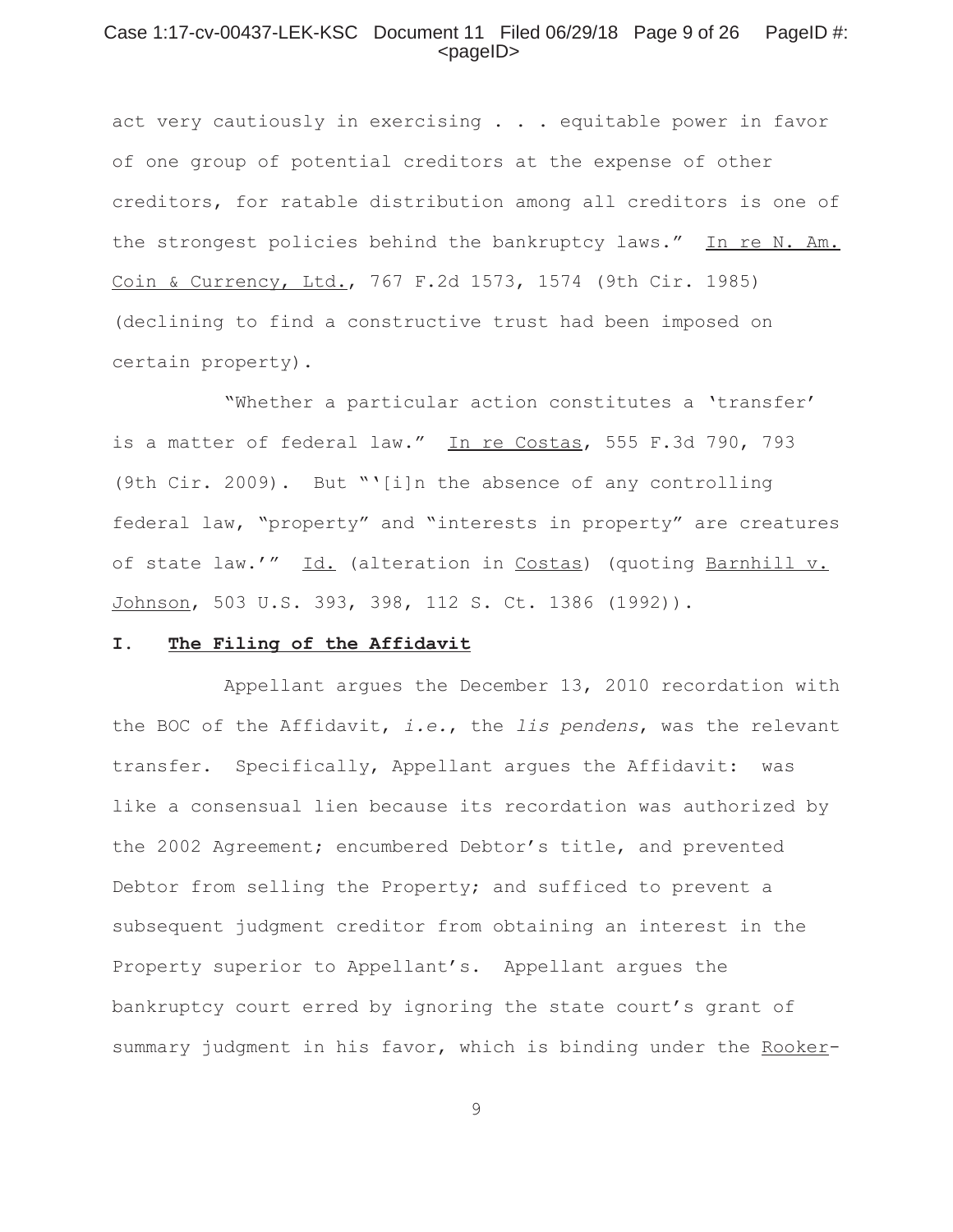## Case 1:17-cv-00437-LEK-KSC Document 11 Filed 06/29/18 Page 10 of 26 PageID #:  $<$ pageID $>$

Feldman doctrine and principles of claim preclusion.<sup>5</sup> This Court disagrees.

This case does not implicate the Rooker-Feldman doctrine because Plaintiff is not asking this Court to review and reject the state court's judgment. See Tiburcio v. Reo Props. Corp., Civil No. 15-00039 LEK-RLP, 2015 WL 3463507, at \*2 (D. Hawai`i May 29, 2015). This Court has stated:

> "The Rooker-Feldman doctrine provides that federal district courts lack jurisdiction to exercise appellate review over final state court judgments." Henrichs v. Valley View Dev., 474 F.3d 609, 613 (9th Cir 2007) (some citations omitted) (citing Rooker v. Fidelity Trust Co., 263 U.S. 413, 415–16, 44 S. Ct. 149, 68 L. Ed. 362 (1923); District of Columbia Court of Appeals v. Feldman, 460 U.S. 462, 482–86, 103 S. Ct. 1303, 75 L. [Ed. 2d 206 (1983)]. "Essentially, the doctrine bars 'state-court losers complaining of injuries caused by state-court judgments rendered before the district court proceedings commenced' from asking district courts to review and reject those judgments." Id. (quoting Exxon Mobil Corp. v. Saudi Basic Indus. Corp., 544 U.S. 280, 284, 125 S. Ct. 1517, 161 L. Ed. 2d 454 (2005)).

Id. Even if "the federal suit [is] claim-precluded under [28 U.S.C.] § 1738," the "Rooker-Feldman [doctrine does not] bar jurisdiction." Noel v. Hall, 341 F.3d 1148, 1164 (9th Cir. 2003).

Moreover, this case does not implicate claim preclusion. This district court has stated:

<sup>&</sup>lt;sup>5</sup> See Dist. of Columbia Court of Appeals v. Feldman, 460 U.S. 462 (1983); Rooker v. Fid. Tr. Co., 263 U.S. 413 (1925).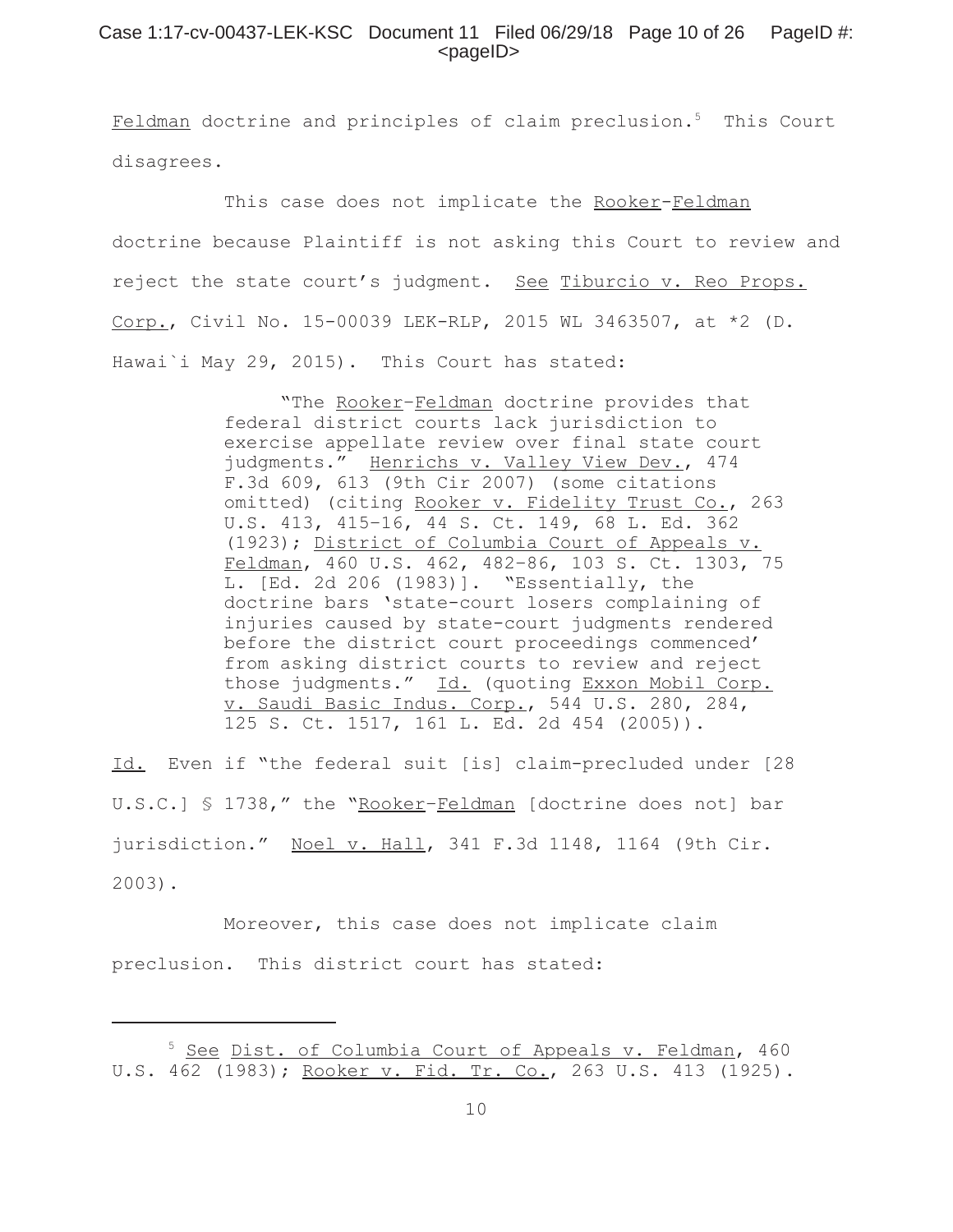#### Case 1:17-cv-00437-LEK-KSC Document 11 Filed 06/29/18 Page 11 of 26 PageID #:  $<$ pageID $>$

Under 28 U.S.C. § 1738, "a federal court 'must give to a state-court judgment the same preclusive effect as would be given that judgment under the law of the State in which the judgment was entered.'" White v. City of Pasadena, 671 F.3d 918, 926 (9th Cir. 2012) (citing Migra v. Warren City Sch. Dist. Bd. of Ed., 465 U.S. 75, 81 (1984)). . . . In Hawaii,

the test for collateral estoppel has four elements: (1) the fact or issue in the present action is identical to the one decided in the prior adjudication; (2) there was a final judgment on the merits in the prior adjudication; (3) the parties present in the action are the same or in privity with the parties in the prior action; and (4) the fact or issue decided in the prior action was actually litigated, finally decided, and essential to the earlier valid and final judgment.

Dannenberg v. Hawaii, 139 Haw. 39, 60, 383 P.3d 1177, 1198 (2016).

Kuehu v. United Airlines, Inc., Civ. No. 16-00216 ACK-KJM, 2017 WL 2312475, at \*4 (D. Hawai`i May 26, 2017) (some citations omitted). The first element of claim preclusion is not satisfied. The state court granted Appellant's motion for summary judgment, which sought, *inter alia*, a "declar[ation] that the Agreement . . . is a valid and enforceable contract" and a determination that Debtor was liable to Appellant for "breach of contract damages, in an amount to be proven, resulting from [Debtor's] breach of the Agreement." [Record Appendix at COULSON 123 (from Appellant's state court motion for summary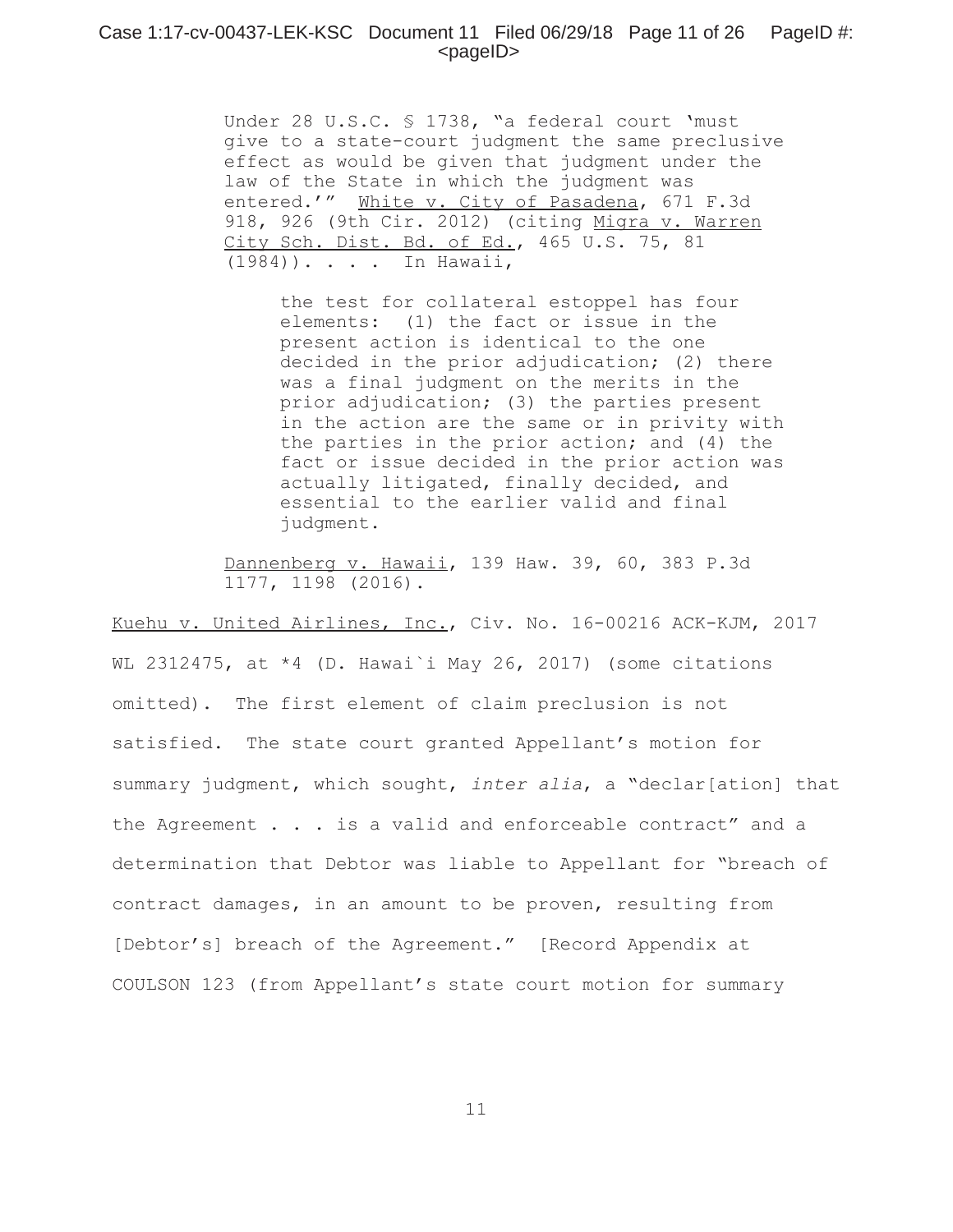#### Case 1:17-cv-00437-LEK-KSC Document 11 Filed 06/29/18 Page 12 of 26 PageID #:  $<$ pageID $>$

judgment, filed  $6/19/12$ ).<sup>6</sup>] The state court did not decide whether Appellant had a security interest in the Property, and if so, whether it was perfected. Therefore, claim preclusion does not prevent this Court from deciding that issue. This Court now considers whether the Agreement and Affidavit granted Appellant a perfected security interest in the Property so as to warrant reversing the bankruptcy court's grant of summary judgment in favor of the Trustee.<sup>7</sup>

The Ninth Circuit has stated:

"No magic words or precise form are necessary to create or provide for a security interest so long as the minimum formal requirements of the [Uniform Commercial] Code are met." In re Amex-Protein Dev. Corp., 504 F.2d 1056, 1058–59 (9th Cir. 1974). "Although the U.C.C. does not specifically state that intention to create a security agreement is an element necessary to creating a valid security agreement, it is clear that intention to do so is required." In re Airwest Int`l, 70 B.R. 914, 919 (Bkrtcy. D. Hawai`i 1987). Determining whether the parties intended to create a security interest is a two-step process. The court must find both language in a written agreement that objectively indicates the parties' intent to create a security interest and the presence of a subjective intent by the parties to create a security interest. See id. (citing White & Summers, Handbook of the Law Under the Uniform Commercial Code, § 23–3 (1980)). The intent to

 $6$  The June 19, 2012 state court motion for summary judgment was Exhibit 7 to the Kelvansky Summary Judgment Declaration. [Record Appendix at COULSON 122-43.]

 $^7$  In light of these rulings, the Trustee's argument that Appellant waived arguments relying on the Rooker-Feldman doctrine and claim preclusion by failing to argue them to the bankruptcy court is not reached.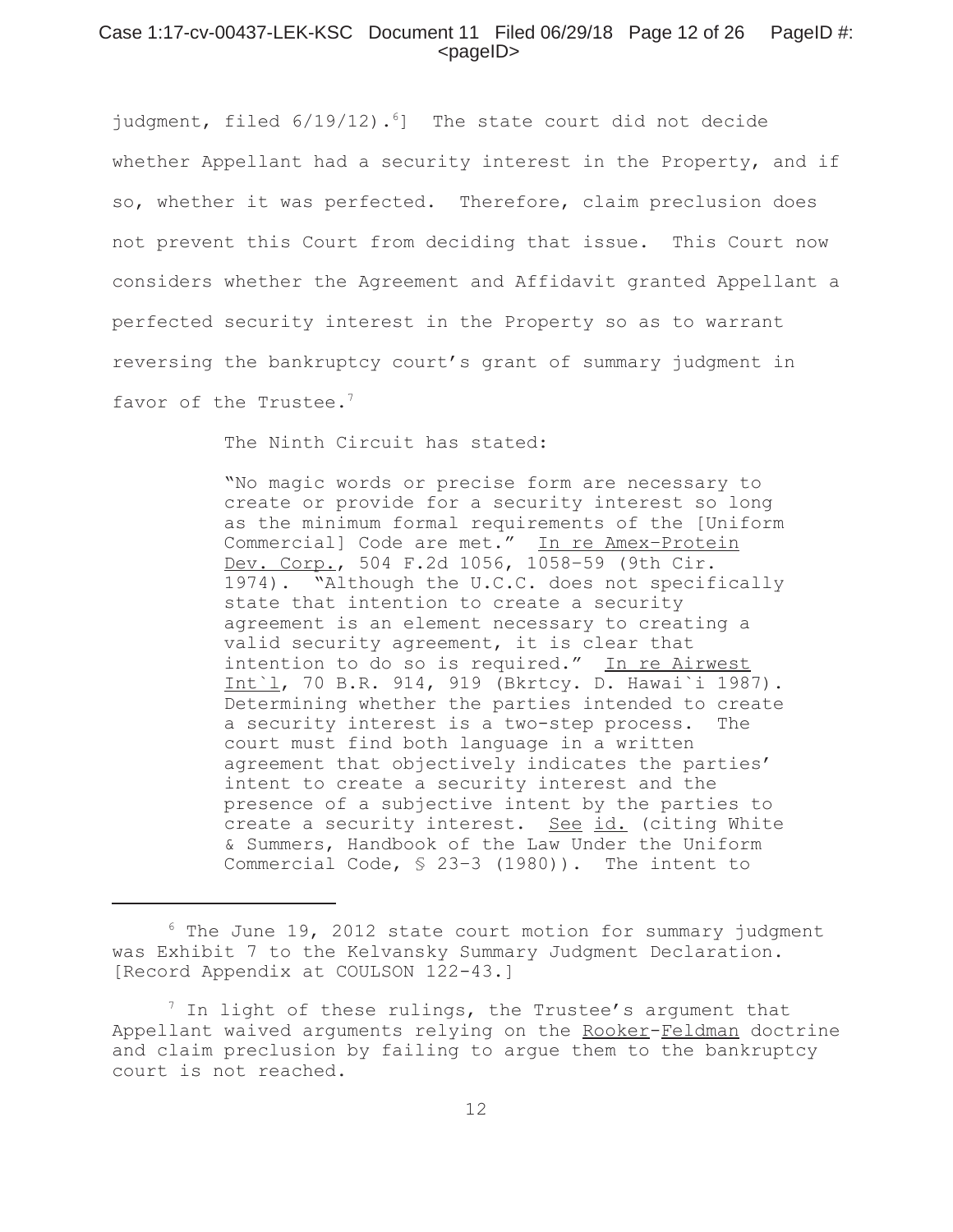## Case 1:17-cv-00437-LEK-KSC Document 11 Filed 06/29/18 Page 13 of 26 PageID #:  $<$ pageID $>$

create a security interest must appear on the face of a written document executed by the debtor. See In re Ace Lumber Supply, Inc., 105 B.R. 964, 968 (Bankr. D. Mont. 1989).

In re CFLC, Inc., 166 F.3d 1012, 1016 (9th Cir. 1999).

"One of [the bankruptcy trustee's] powers is the ability to take priority over or 'avoid' security interests that are unperfected under applicable state law." In re First T.D. & Inv., Inc., 253 F.3d 520, 526 (9th Cir. 2001) (internal quotation marks and citation omitted). "'Perfection' and 'priority' . . . are separable but intertwined concepts. When a lender has properly perfected a security interest in property . . . , lender may obtain priority — the ability to assert that its interest ranks before those of other parties with claims to that property." In re Cybernetic Servs., Inc., 252 F.3d 1039, 1044 n.1 (9th Cir. 2001) (internal quotation marks and citation omitted). Under Hawai`i law, "[a]bsent a statutory or common law exception, a secured creditor with a perfected security interest in collateral is entitled to priority over a subsequent lien creditor seeking to claim the same collateral." Bank of Hawaii v. DeYoung, 92 Hawai`i 347, 353, 992 P.2d 42, 48 (2000) (some citations omitted) (citing W.S. Badcock Corp. v. Myers, 696 So. 2d 776 (Fla. App. 1996) ("A perfected secured creditor has priority over an unsecured creditor and over a subsequent lien creditor, even the trustee in bankruptcy.")).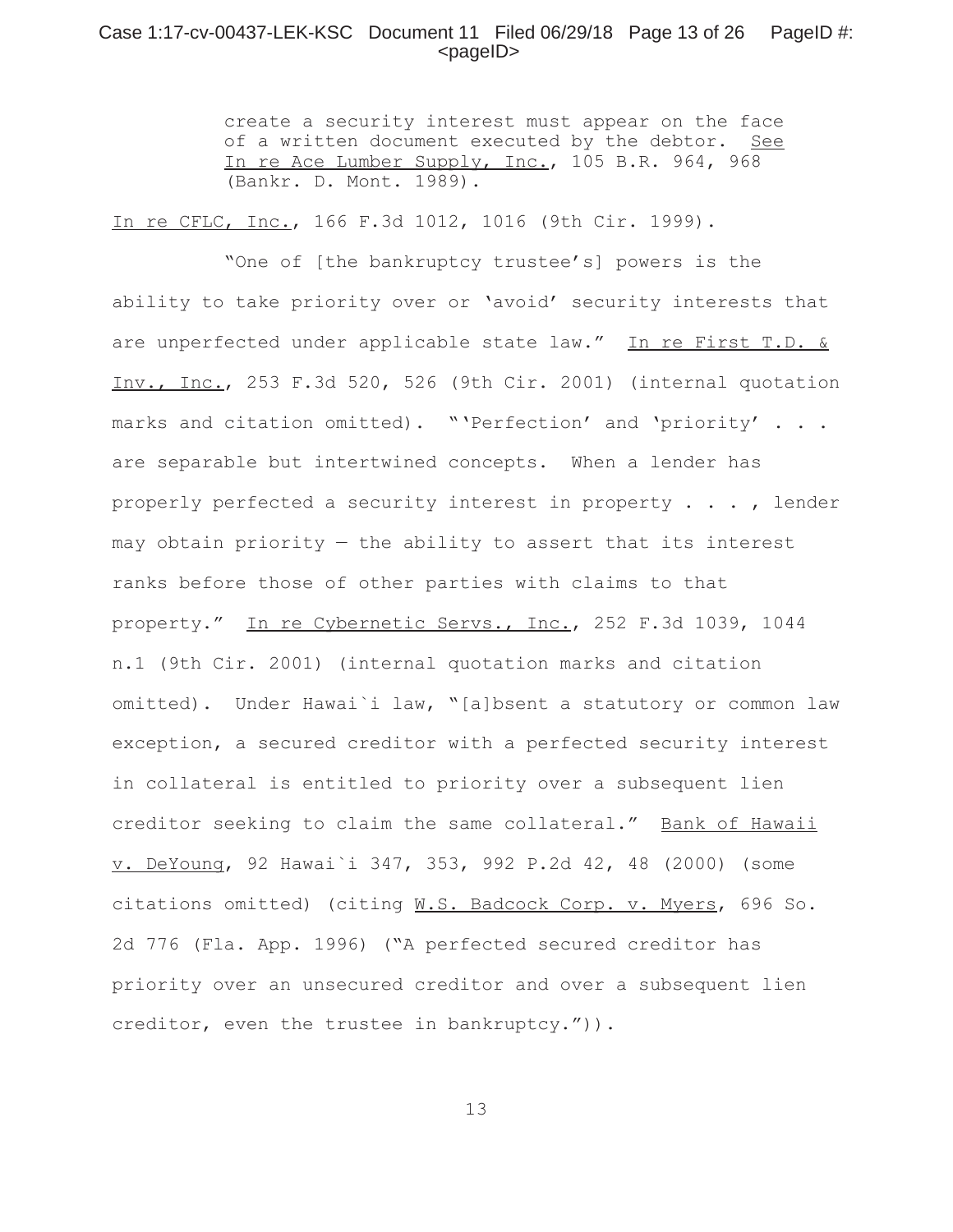## Case 1:17-cv-00437-LEK-KSC Document 11 Filed 06/29/18 Page 14 of 26 PageID #:  $<$ pageID $>$

Appellant fails to carry his burden on appeal to show the Agreement and Affidavit functioned to grant him a security interest in the Property or its proceeds. Appellant's "Opening Brief was required to contain 'the argument, which [means] appellant's contentions and the reasons for them, with citations to the authorities and parts of the record on which the appellant relies.'" See Higashi v. Takazawa, CIVIL 16-00479 LEK-RLP, 2018 WL 692407, at \*2 (D. Hawai`i Feb. 2, 2018) (alteration in Higashi) (quoting Fed. R. Bankr. P. 8014(a)(8)). Appellant points to no "language in [the Agreement] that objectively manifests the parties' intent to create a security interest" in the Property. See CFLC, 166 F.3d at 1016. This Court therefore affirms the bankruptcy court's conclusion that the 2002 Agreement did not grant Appellant a security interest in the Property. See Price, 575 B.R. at 465 ("The agreement gave [Appellant] a contingent and time-limited right to payment of an amount of money measured in part by the resale price of the property. The agreement is unambiguous in this respect: it did not grant [Appellant] a lien on or other interest in the real property."). Because Appellant fails to show the Agreement and Affidavit granted him a security interest in the Property, he necessarily fails to show he had a perfected security interest.

Next, the Court considers whether the Affidavit created a security interest by agreement. Recordation of the Affidavit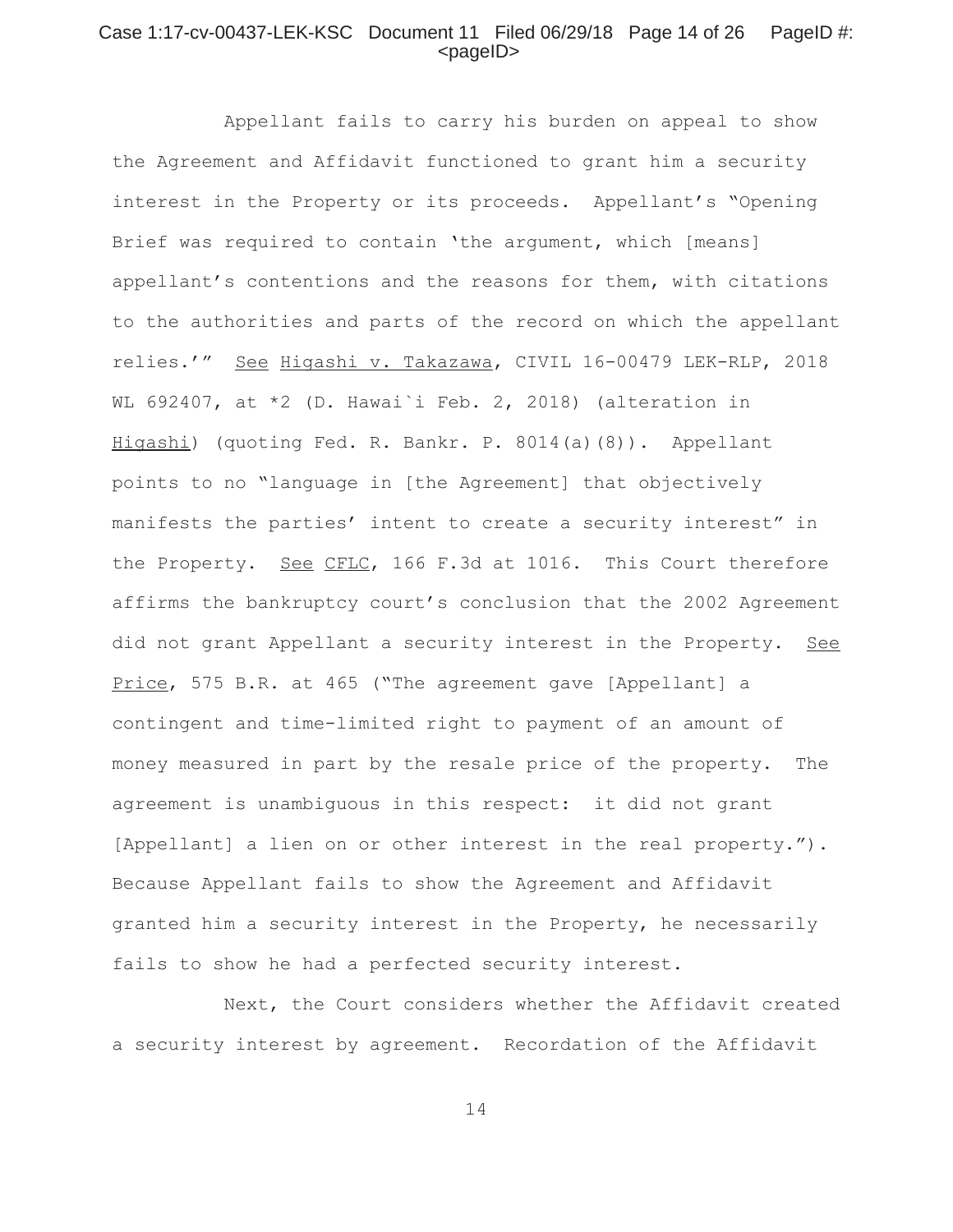#### Case 1:17-cv-00437-LEK-KSC Document 11 Filed 06/29/18 Page 15 of 26 PageID #: <pageID>

was a unilateral act by Appellant. The Affidavit does not show the parties' mutual intent to grant Appellant a security interest in the Property. See CFLC, 166 F.3d at 1016. Thus, the bankruptcy court correctly concluded the Affidavit "could not function as a grant of an interest in the property." See Price, 575 B.R. at 466.

Next, Appellant argues his filing of the Affidavit is the date of the relevant § 547 transfer because it prevented any subsequent judgment creditor from obtaining an interest in the Property superior to his. The Ninth Circuit has stated that, in a preference avoidance action, a court's final judgment relates back to the recordation of a *lis pendens* only if "following [the creditor's] filing of its lis pendens, a bona fide purchaser of the [debtor's] real property could acquire an interest superior to [the creditor's] interest in the property. Determining what is necessary to perfect a transfer of an interest in real property depends entirely on state law." See In re Lane, 980 F.2d 601, 604 (9th Cir. 1992) (internal citation and quotation marks omitted). The Ninth Circuit then proceeded to analyze whether, under applicable state law, the plaintiff's recordation of a *lis pendens* secured his claim against the property. Id. Under Hawai`i law, a *lis pendens* is only effective to give notice of a claim to title or possession of real property. S. Utsunomiya, 75 Haw. at 513, 866 P.2d at 967. Filing a *lis*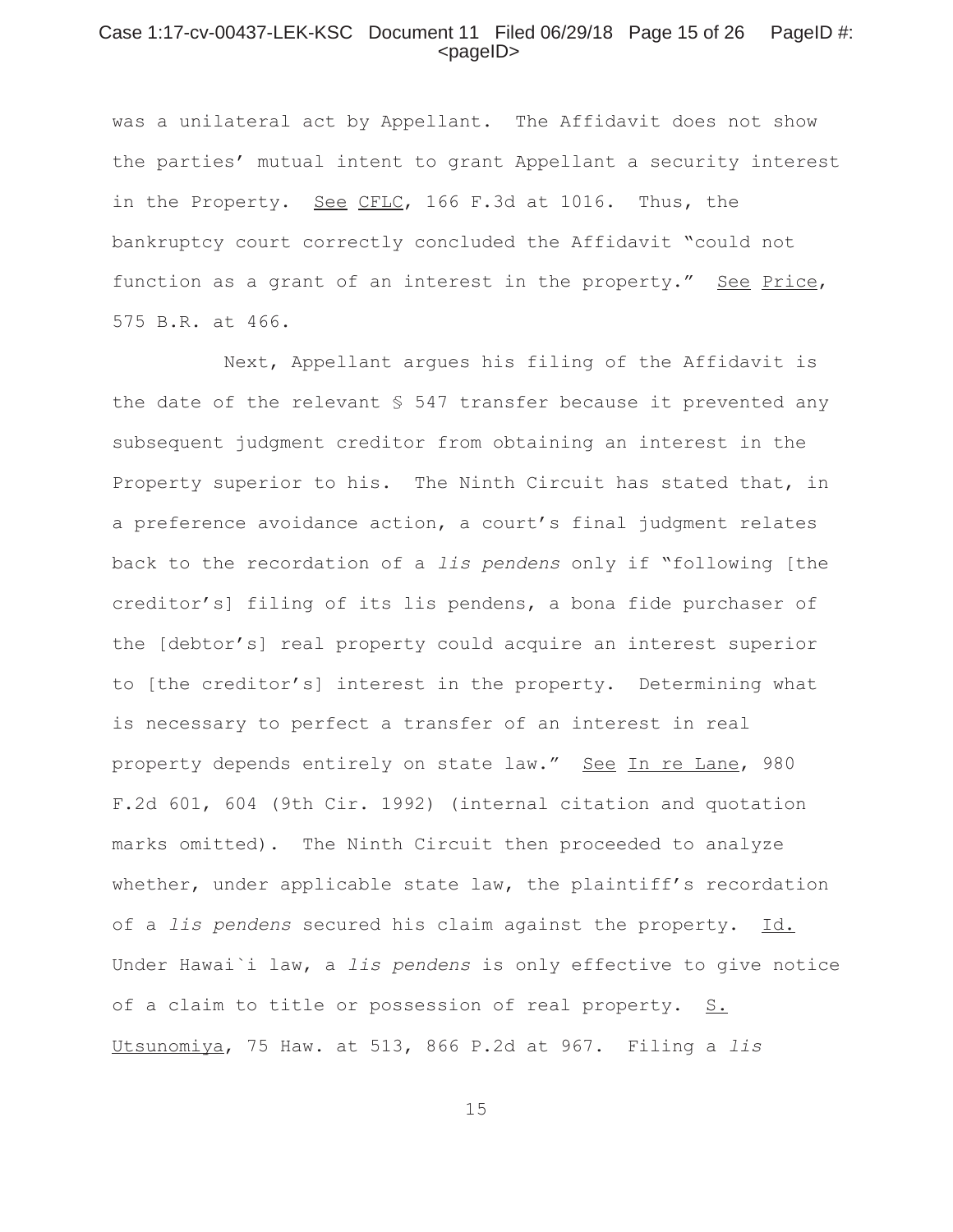#### Case 1:17-cv-00437-LEK-KSC Document 11 Filed 06/29/18 Page 16 of 26 PageID #: <pageID>

*pendens* is ineffective to secure a claim for money damages against the owner of real property. Id. at 511-12, 866 P.2d at 966–67. Because the Affidavit merely gave notice of Appellant's claim for money damages against the owner of the Property, its filing was insufficient to perfect any security interest by Appellant in the Property. Therefore, the state court's final judgment does not relate back to the filing of the Affidavit. See Lane, 980 F.2d at 604.

The Agreement and the Affidavit neither: 1) granted Appellant a security interest in the Property; nor 2) determined the date of the relevant § 547 transfer.

## **II. The Deposit in Escrow**

Appellant relies on In re O.P.M. Leasing Services, Inc., and argues the relevant transfer occurred when Debtor deposited the net proceeds from the sale of the Property into escrow because "'[c]ourts of bankruptcy recognize that money held in escrow is not property which vests in the trustee in bankruptcy.'" See 46 B.R. 661, 667–68 (Bankr. S.D.N.Y. 1985) (quoting Gulf Petroleum, S.A. v. Collazo, 316 F.2d 257, 261 (1st Cir. 1963)). Appellant argues bankruptcy courts hold the relevant transfer "occurs at the time the debtor deposits the funds into the escrow account [, and] the date the funds are released to the grantee is  $\ldots$  [ir]relevant under [] § 547(b)." In re Anthony Sicari, Inc., 144 B.R. 656, 661 (Bankr. S.D.N.Y.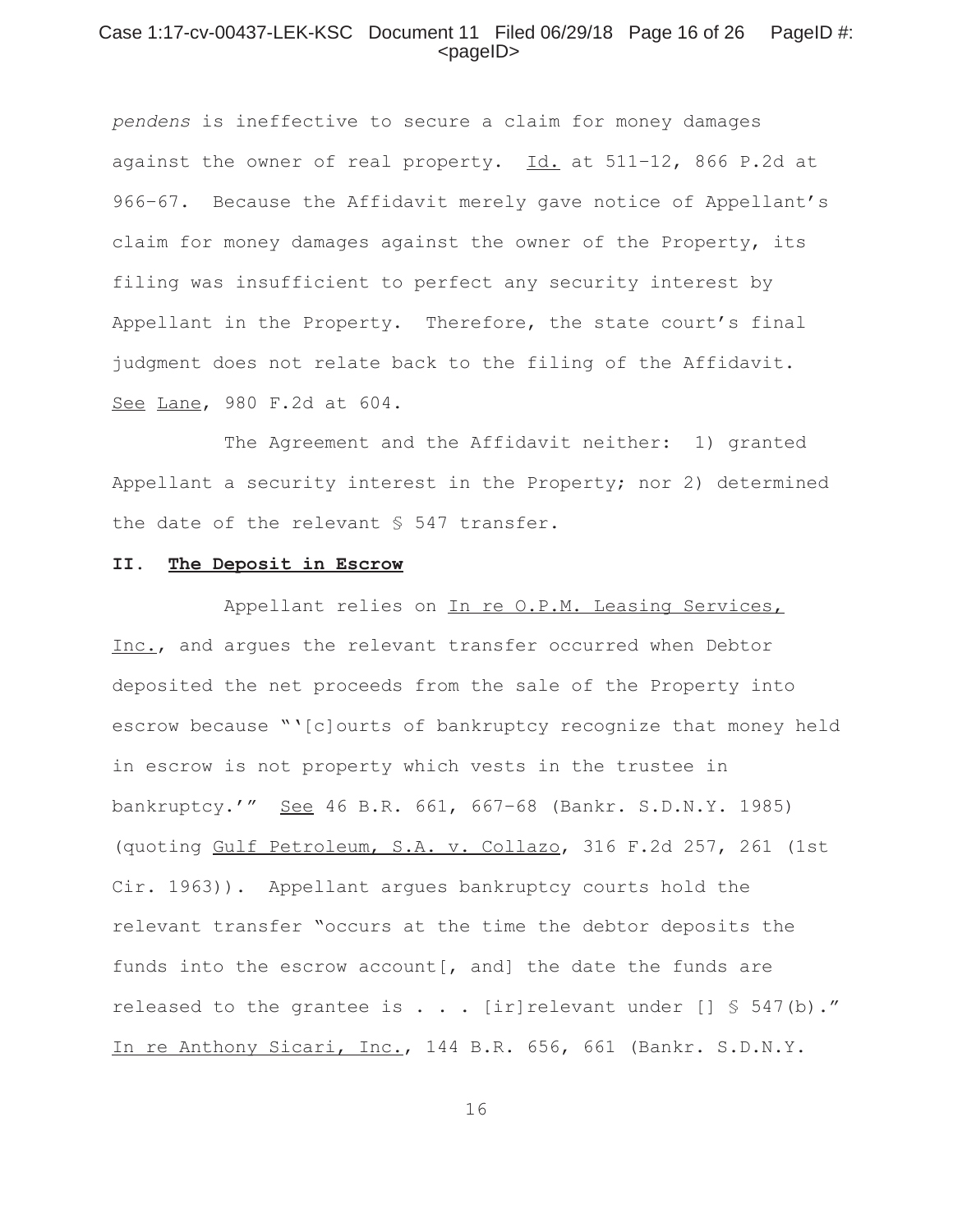#### Case 1:17-cv-00437-LEK-KSC Document 11 Filed 06/29/18 Page 17 of 26 PageID #: <pageID>

1992) (internal citations and quotation marks omitted), *aff'd*, 151 B.R. 60 (S.D.N.Y. 1993).

To prevail on his escrow theory, Appellant must show the ultimate transfer of the funds to him, which occurred inside the preference period, did not "deplete[] the assets of the estate available for distribution to creditors." See In re Tenderloin Health, 849 F.3d 1231, 1244 (9th Cir. 2017) (footnote omitted) (citing Begier, 496 U.S. at 58, 110 S. Ct. 2258 (stating the preference provision is designed to "preserve the property includable within the bankruptcy estate")). In other words, Appellant must show the Escrow Instructions diminished Debtor's interest in the escrowed funds sufficiently so that they were not property of the bankruptcy estate. See In re Pettit, 217 F.3d 1072, 1078 (9th Cir. 2000) (depositor's "funds never became 'property of the estate'" because they were held "as judgment security in the event" of an adverse outcome at trial against the depositor); see also Tenderloin Health, 849 F.3d at 1248 n.14 ("[T]he diminution of estate doctrine is used to determine whether property that is transferred belongs to the debtor, not whether a transaction constitutes a transfer." (citation and internal quotation marks omitted)). In cases relied on by Appellant, the creditors showed the escrowed funds were not property of the bankruptcy estate where the escrow agreement "'left the debtor with only a contingent right to the escrowed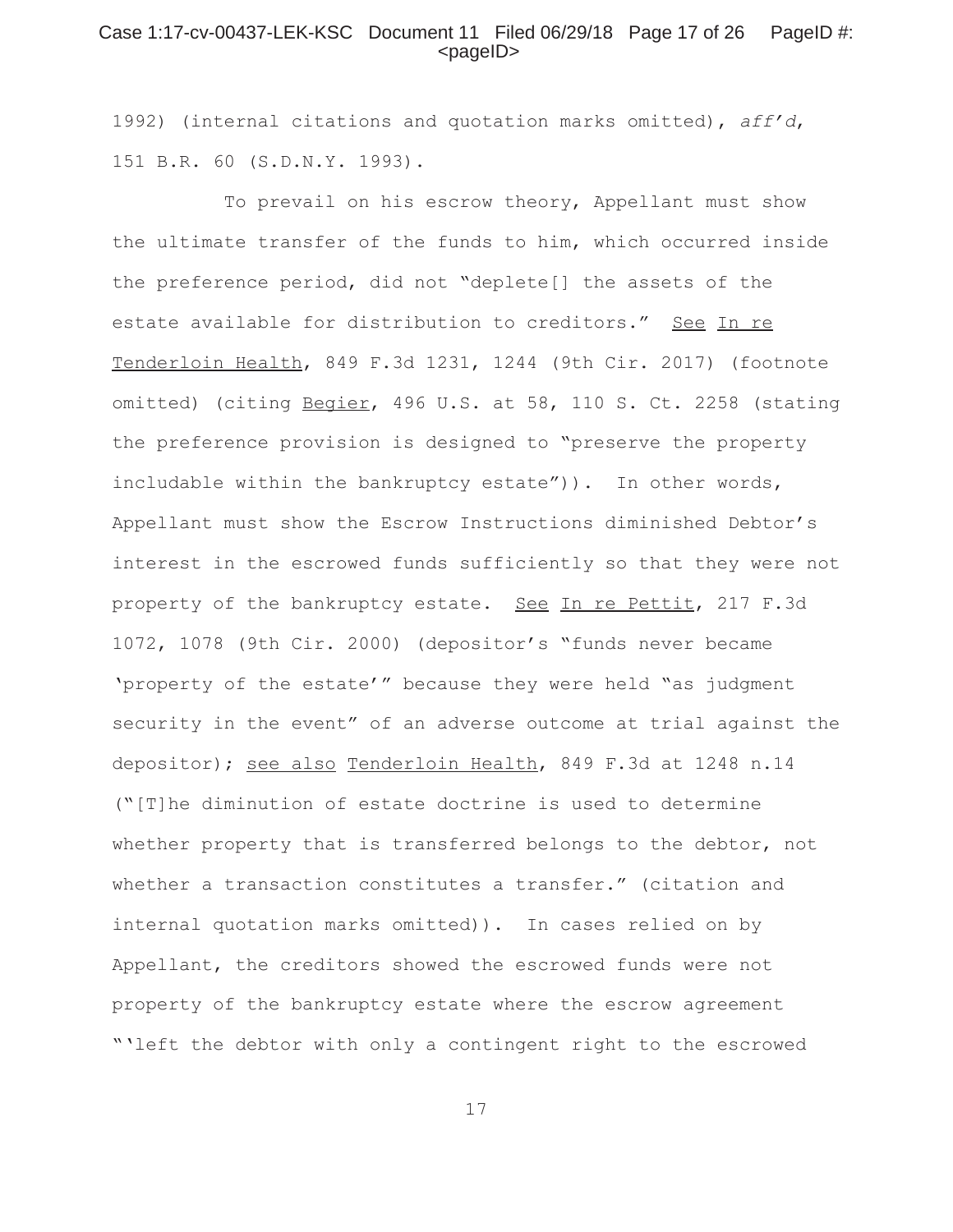#### Case 1:17-cv-00437-LEK-KSC Document 11 Filed 06/29/18 Page 18 of 26 PageID #: <pageID>

funds. . . . [T]he transfer that occurred when the condition of the escrow was met . . . [therefore] did not deprive the debtor's estate of anything of value.'" See Sicari, 144 B.R. at 662 (some citations omitted) (quoting Matter of Newcomb, 744 F.2d 621, 627 (8th Cir. 1984), *cited with approval in* Matter of O.P.M. Leasing Servs., Inc., 46 B.R. at 667–68).

Appellant errs insofar as he assumes outcomes in other cases involving escrows apply here. "[M]erely labeling a specific delivery of property as an escrow . . . does not give such characteristic to the particular transaction." Am. Serv. Co. v. Henderson, 120 F.2d 525, 530 (4th Cir. 1941). Whether property deposited into "an escrow constitutes property of a debtor's estate depends entirely on the nature and circumstances of the escrow in question." In re Taylor, No. 94-01878, 1995 WL 577361, at \*4 (Bankr. D. Idaho Oct. 3, 1995).

Appellant fails to show that, by subjecting the escrowed funds to the Escrow Instructions, Debtor's property interest in the funds was diminished such that the subsequent funds transfer to Appellant "did not deprive [D]ebtor's estate of anything of value." See Tenderloin Health, 849 F.3d at 1244 (citations and internal quotation marks omitted). Appellant cites no particular terms of the Escrow Instructions as purportedly causing Debtor's interest in the escrowed funds to be without value to the bankruptcy estate. Cf. O.P.M. Leasing, 46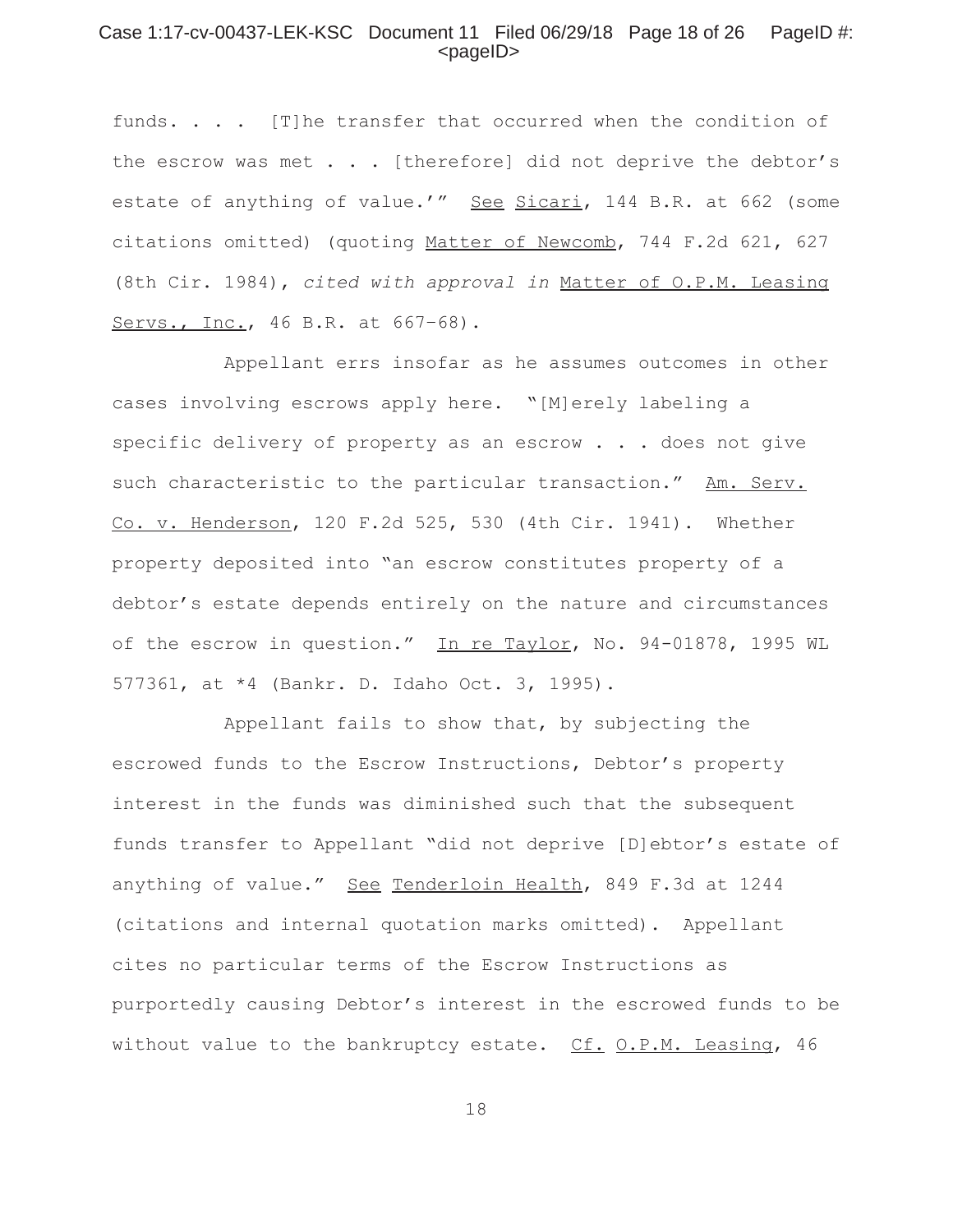#### Case 1:17-cv-00437-LEK-KSC Document 11 Filed 06/29/18 Page 19 of 26 PageID #: <pageID>

B.R. at 664 ("Section 4 of the escrow agreement required the Escrow Agent, upon written notice from [grantee that granting condition was satisfied], to release to [grantee the required] portion of the escrow deposit."); id. at 667 (an effective "escrow 'creates in the grantee [] an equitable interest in the property [because] upon full performance of the conditions according to the escrow agreement, title will vest at once in [the grantee]'" (quoting 28 Am. Jur. 2d Escrow § 10 (1964)). The only case-specific facts Appellant provides in support of his escrow argument are his claims that, because the Affidavit granted him a security interest in the Property, he also had a security interest in the proceeds. [Opening Brief at 12, 23.] As Appellant's claim that the Affidavit granted him a security interest in the Property has been rejected, his claim to have a security interest in the proceeds is likewise rejected. Appellant also asserts that, under the Escrow Instructions, Debtor "only had a contract right to a portion of the proceeds." [Id. at 20]. Appellant cites no particular provision of the Escrow Instructions producing this result. Mere assertion is insufficient to warrant reversal of the bankruptcy court. See Greenwood v. F.A.A., 28 F.3d 971, 977 (9th Cir. 1994) ("We review only issues which are argued specifically and distinctly in a party's opening brief. We will not manufacture arguments for an appellant, and a bare assertion does not preserve a claim."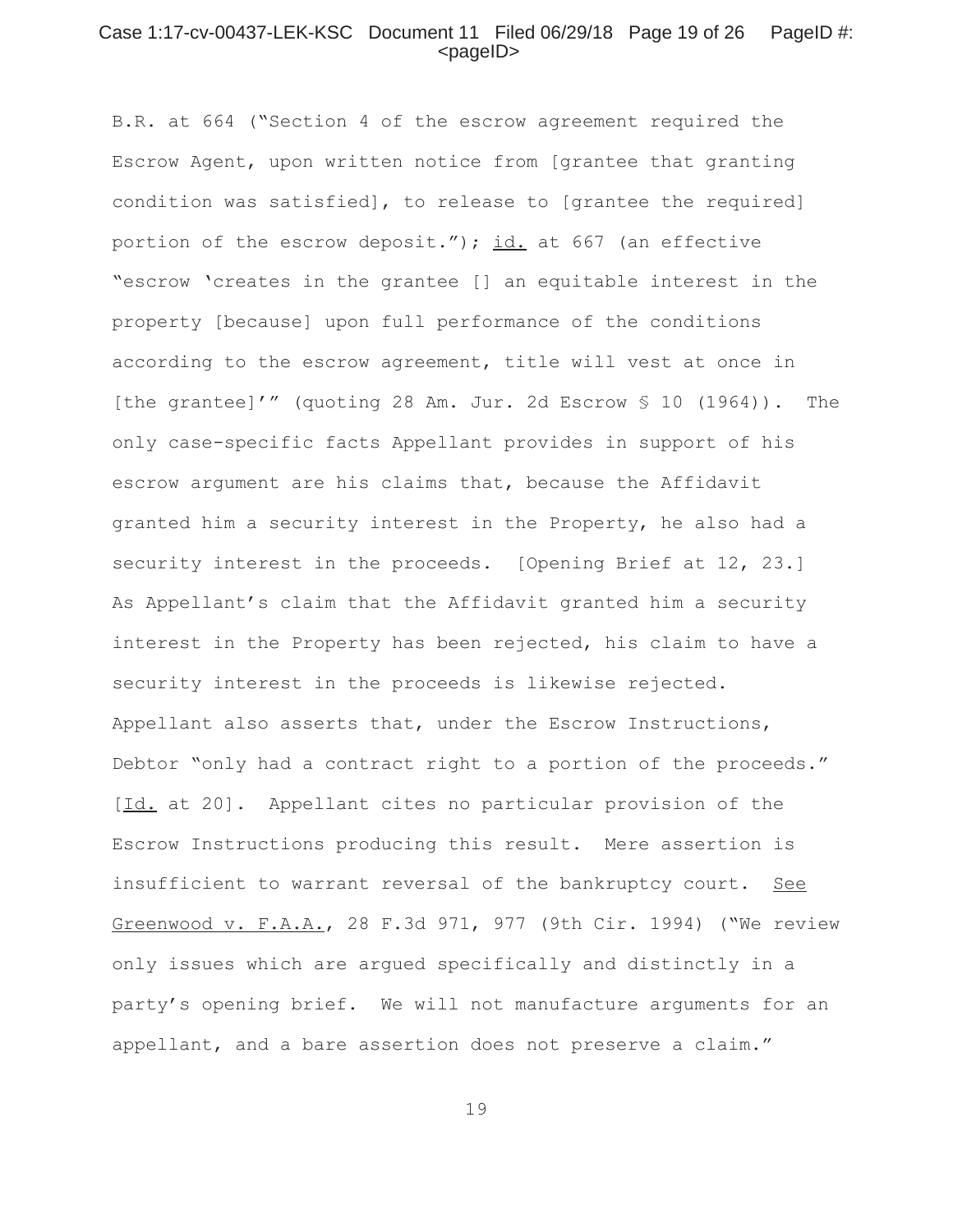#### Case 1:17-cv-00437-LEK-KSC Document 11 Filed 06/29/18 Page 20 of 26 PageID #: <pageID>

(internal citation omitted)). Because Appellant has not met his burden on the escrow argument, this Court may stop its analysis here. However, for completeness, it will also address the Trustee's argument that the instant Escrow Instructions are distinguishable from the escrow agreements in cases relied on by Appellant.

The Trustee argues the escrow deposit was not the controlling transfer because it did not materially alter the parties' rights and merely extended the status quo. This Court agrees. As the bankruptcy court explained,

> At the outset, [Debtor] owned the property. [He] could not sell it and use the proceeds as [he] wished, however, because [Appellant's] recorded affidavit rendered [his] title unmarketable. [He] could only get and use the proceeds if [Appellant] agreed to remove his affidavit or a court determined that [Appellant's] claims were invalid. . . . The escrow instructions provided that the funds would be released only upon mutual agreement of the [parties] or the entry of a court order. In other words,[Debtor's] interest in the escrowed funds were subject to the same restrictions as . . . before the sale. . . . [T]he deposit of the funds in escrow did not diminish [Debtor's] rights in or enhance [Appellant's] claims to the funds[.]

Price, 575 B.R. at 466. For Appellant to show that the escrow deposit sufficiently changed Debtor's interest in the funds so that it was without value and did not become part of the bankruptcy estate, it is at least necessary that the escrow deposit altered the status quo. Here the Escrow Instructions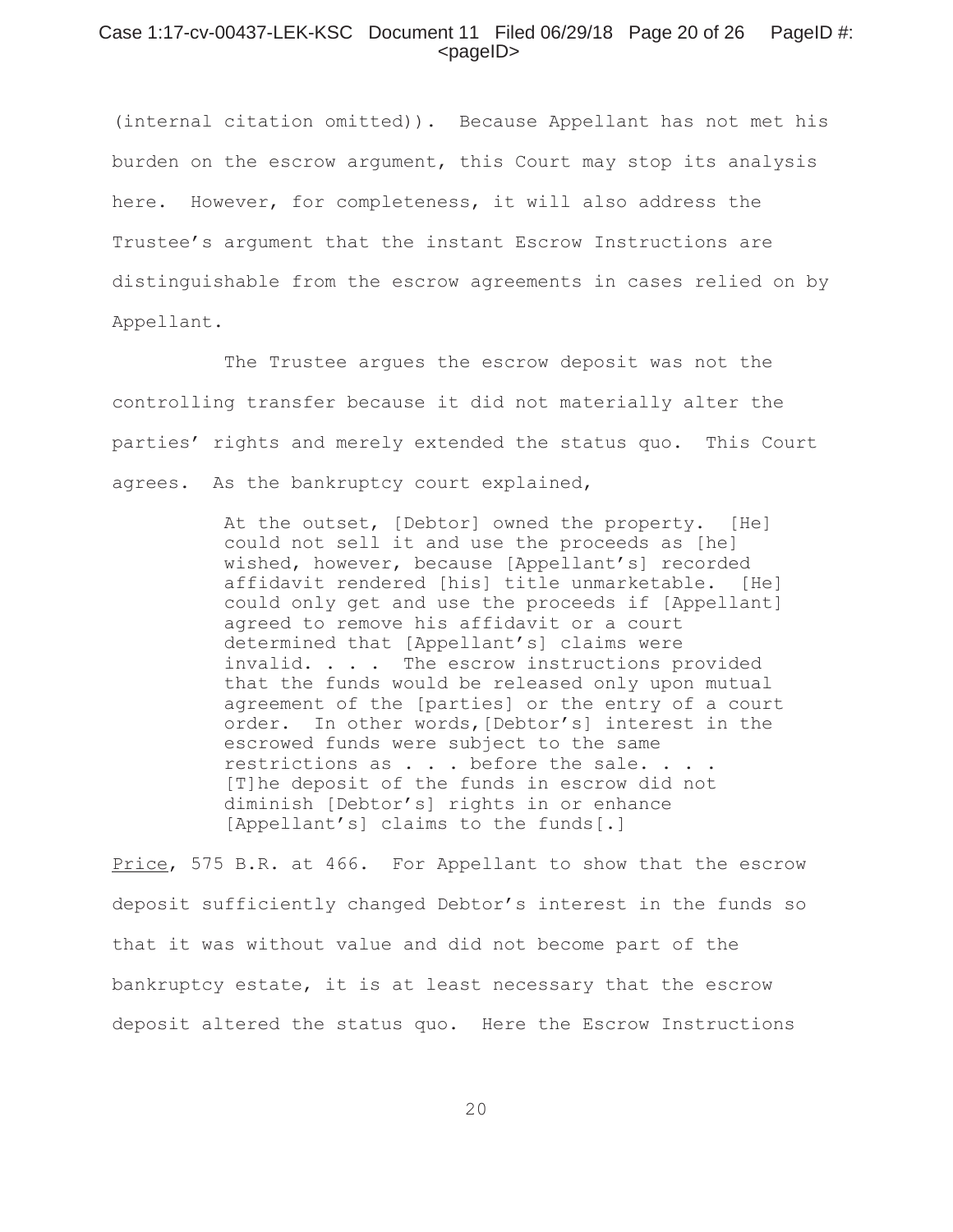#### Case 1:17-cv-00437-LEK-KSC Document 11 Filed 06/29/18 Page 21 of 26 PageID #: <pageID>

preserved the status quo, and thus the escrow deposit does not affect when the relevant § 547 transfer occurred.

Further, unlike escrow agreements sufficient for purposes of § 547 to divest a debtor of his interest property, the instant Escrow Instructions' terms neither 1) specify a definite granting condition; nor 2) provide that the grantor has pledged its interest in the escrowed property. Hawai`i law determines "whether the . . . escrow funds were brought into the bankruptcy estate." See In re Dreier LLP, 527 B.R. 126, 133 (S.D.N.Y. 2014) (quoting Butner v. United States, 440 U.S. 48, 55, 99 S. Ct. 914, 59 L. Ed. 2d 136 (1979)); see also Costas, 555 F.3d at 793 ("'interests in property' are creatures of state law"). Under Hawai`i law, an effective escrow agreement must define the granting condition, which when satisfied, requires the escrow holder to deliver the escrowed property to the grantee. Whitlow v. Jennings, 40 Haw. 523, 530 (Hawai`i Terr. 1954). The Escrow Instructions do not define a granting condition, apart from the general instruction to the escrow holder to release the funds only upon receipt of instructions signed by both parties or a court order. [Record Appendix at COULSON 105 (Escrow Instructions).] The granting condition must be "much more definite" to "to defeat the interest of the [] Trustee[]." See In re Friedman & Wexler, LLC, 494 B.R. 724, 736 (Bankr. N.D. Ill. 2013). In Friedman & Wexler, the court considered a creditor's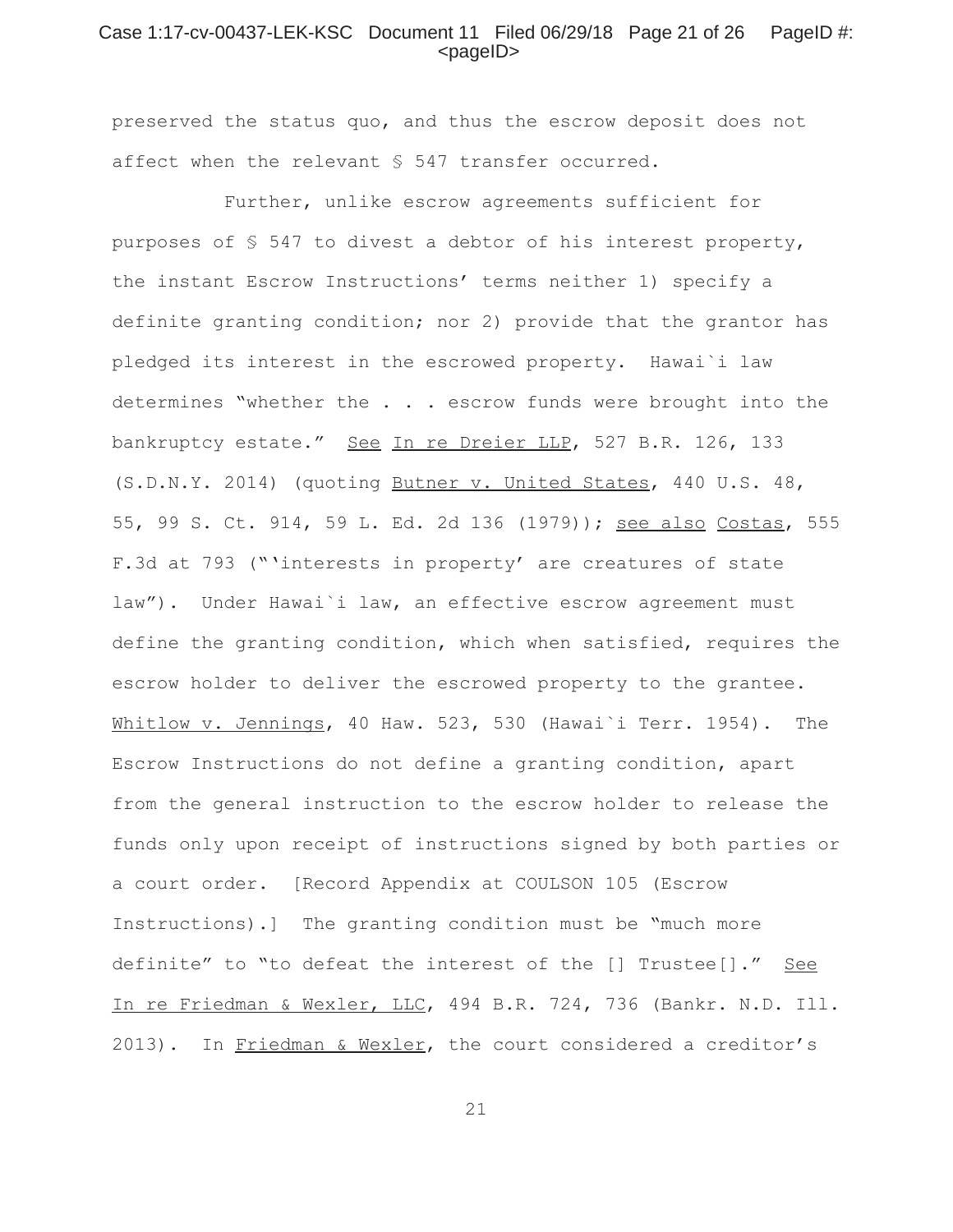## Case 1:17-cv-00437-LEK-KSC Document 11 Filed 06/29/18 Page 22 of 26 PageID #: <pageID>

claim to funds the debtor deposited in escrow, during litigation, subject to the condition "[n]o money shall be released from the account without a court order." Id. at 735. Because those instructions lacked a definite granting condition, the bankruptcy court concluded "the escrowed funds are estate funds, and [the creditor's] claim is, in this regard, an unsecured claim to be treated on par with the other unsecured claims against the bankruptcy estates." Id. at 737. The same applies here. In addition, the Debtor never pledged his interest in the escrowed funds. Cf. Pettit, 217 F.3d at 1079-80 (both the parties and the judge had "all referred to the [deposited] funds . . . as 'security,' and there is no doubt that this was what the funds were to be used for'"). Under these facts, even after the execution of the Escrow Instructions, the Debtor retained an interest in the escrowed funds, and the deposit into escrow did not result in any § 547 transfer.

#### **III.** *In Custodia Legis*

Appellant cites In re Roman and argues that, once the funds were moved from the escrow to an account supervised by the state court, the funds were *in custodia legis* and could not be reached by other creditors or the bankruptcy trustee. See In Re Roman, Case No. 6:13-bk-22482-MH, 2017 WL 1321758 (Bankr. C.D. Cal. Apr. 7, 2017), *aff'd in part, vacated in part, rev'd in part*, 2017 WL 5587610 (B.A.P. 9th Cir. Nov. 20, 2017).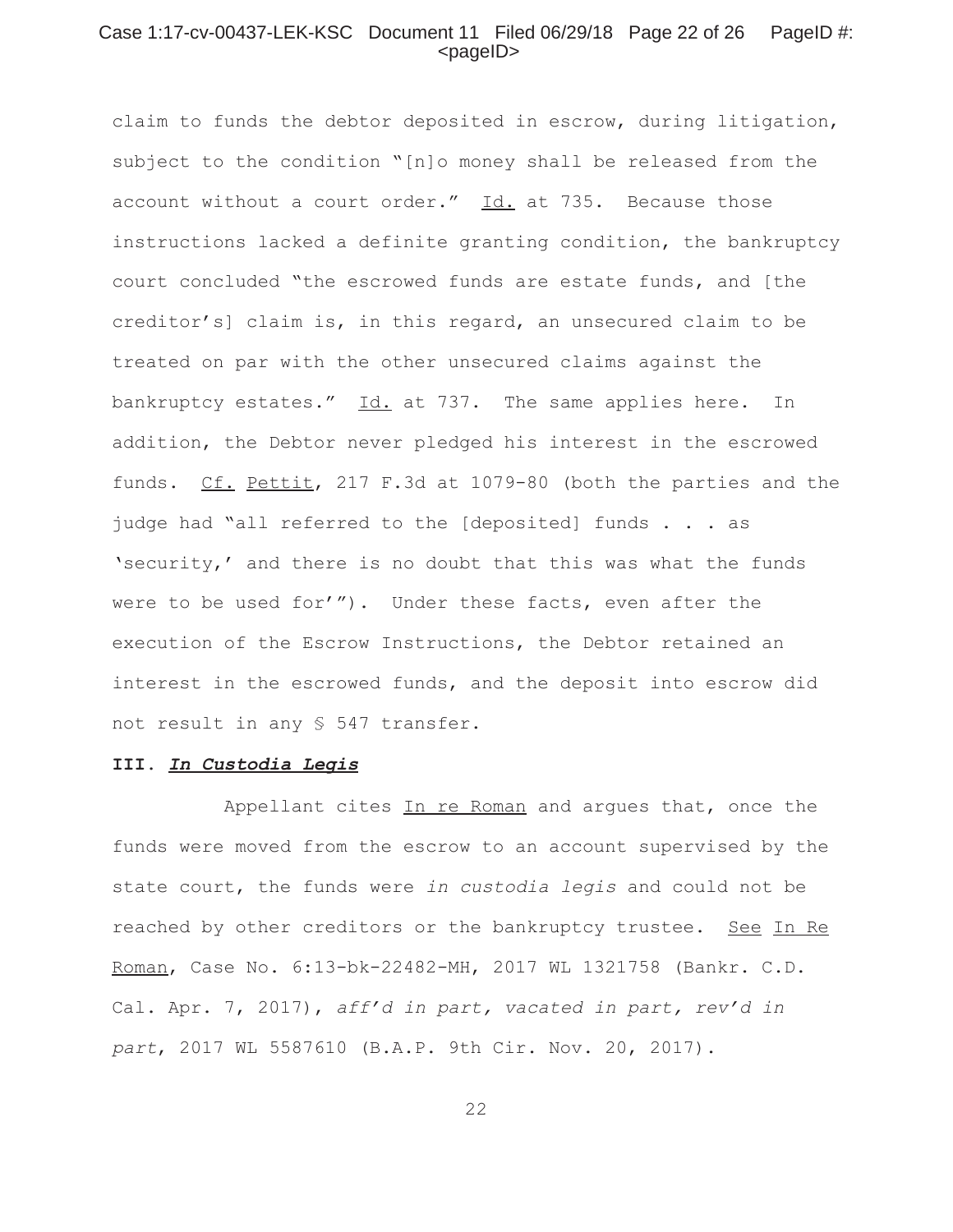## Case 1:17-cv-00437-LEK-KSC Document 11 Filed 06/29/18 Page 23 of 26 PageID #: <pageID>

In Roman, the Bankruptcy Appellate Panel concluded funds deposited with the court were not held *in custodia legis* because the court did not "retain[] exclusive jurisdiction over the Funds," given that "the parties [could] release the Funds by written agreement." 2017 WL 5587610, at \*4. The same circumstance is present in this case. Appellant does not dispute that, as with funds in the custody of a private escrow holder, the parties could withdraw the funds from the court-supervised account by mutual agreement. See Price, 575 B.R. at 467 n.30 (funds were deposited with the court on the same terms as with the private escrow holder). Therefore the funds were not held *in custodia legis*. 8

#### **IV. State Court Minute Order**

Appellant argues the controlling transfer occurred at least by January 30, 2015, when the state court issued its Minute Order determining that Debtor owed Appellant more than the amount of funds on deposit. Appellant asserts the controlling transfer at least occurred by this date because, afterwards, "no one other than [Appellant] could have sought the release of the funds." [Opening Brief at 29.] The bankruptcy court considered this argument and rejected it because it was asserted without any supporting authority and because "it is inconsistent with the

 $8$  In light of this ruling, the Trustee's argument that Appellant waived the *in custodia legis* argument by failing to argue it to the bankruptcy court is not reached.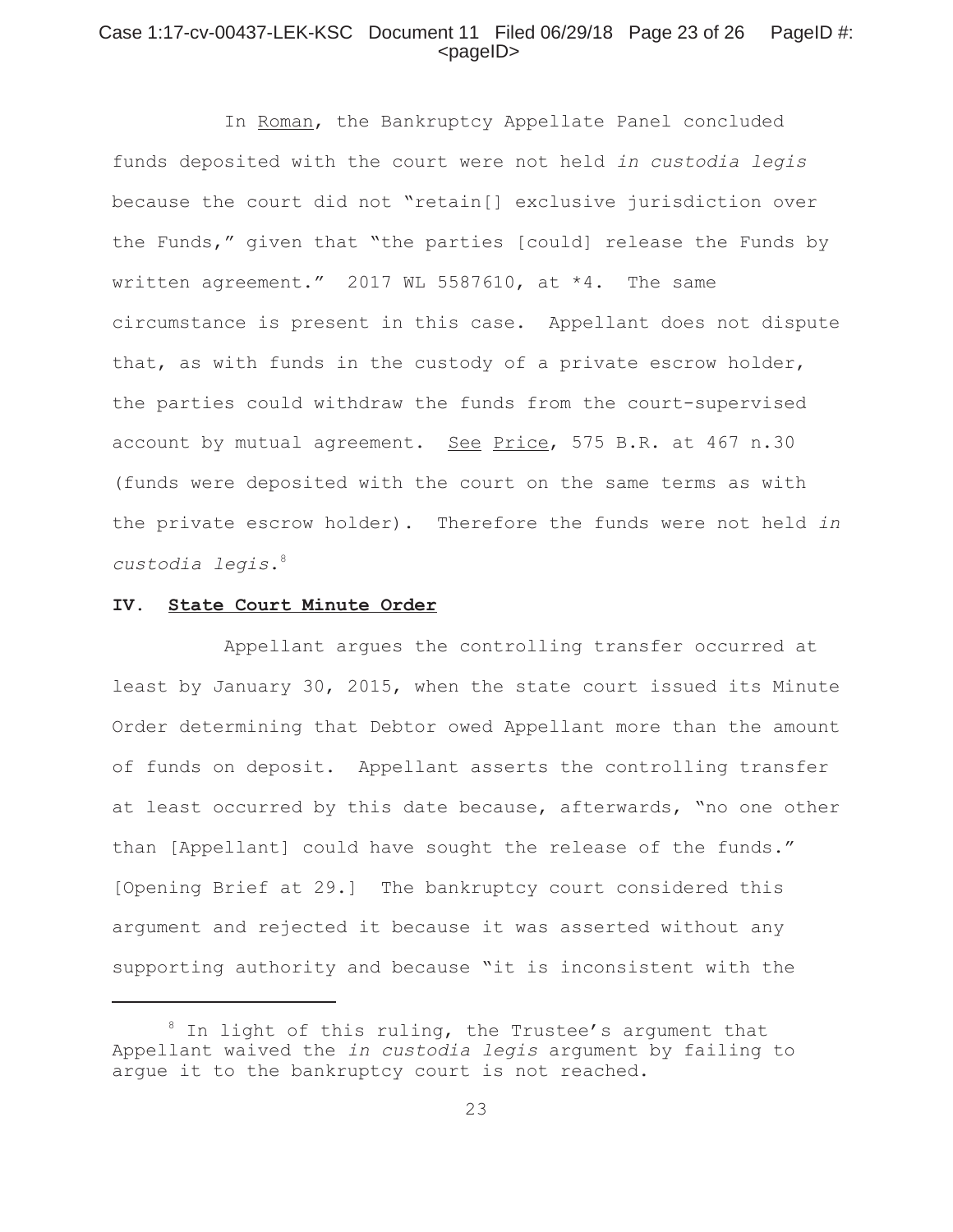#### Case 1:17-cv-00437-LEK-KSC Document 11 Filed 06/29/18 Page 24 of 26 PageID #: <pageID>

plain terms of the escrow instructions." Price, 575 B.R. at 467. Appellant offers no authority for this proposition on appeal, nor does he explain why, if it were true, he did not obtain release of the funds after issuance of the January 30, 2015 Minute Order.

Appellant further argues the state court's entry of "final judgment was simply a ministerial act based on the earlier [minute] order." [Opening Brief at 29-30.] However, Appellant cites no authority for the proposition that issuance of a minute order causes a judge's subsequent entry of a final order to be merely a ministerial act. This proposition is doubtful because a minute order is not equivalent to a final judgment. See Wailehua v. Mindoro, No. 24200, 2003 WL 393769, at \*1 (Hawai`i Feb. 20, 2003) (concluding "the circuit court did not violate HRCP Rule 77(d) in failing to immediately enter and serve a notice of the entry by mail of the minute order [entering a default judgment against the appellant] because HRCP Rule 77(d) applies to only final orders or judgments and is not applicable to minute orders"); see also Pettit, 217 F.3d at 1080 (concluding the debtors' interest in deposited funds was "extinguished" when the district judge entered final judgment and ordered funds released to the prevailing party; and that the clerk of court's issuance of the check pursuant to the order was "purely ministerial").

In any event, the Court need not dwell on the comparative effects of minute orders and final judgments under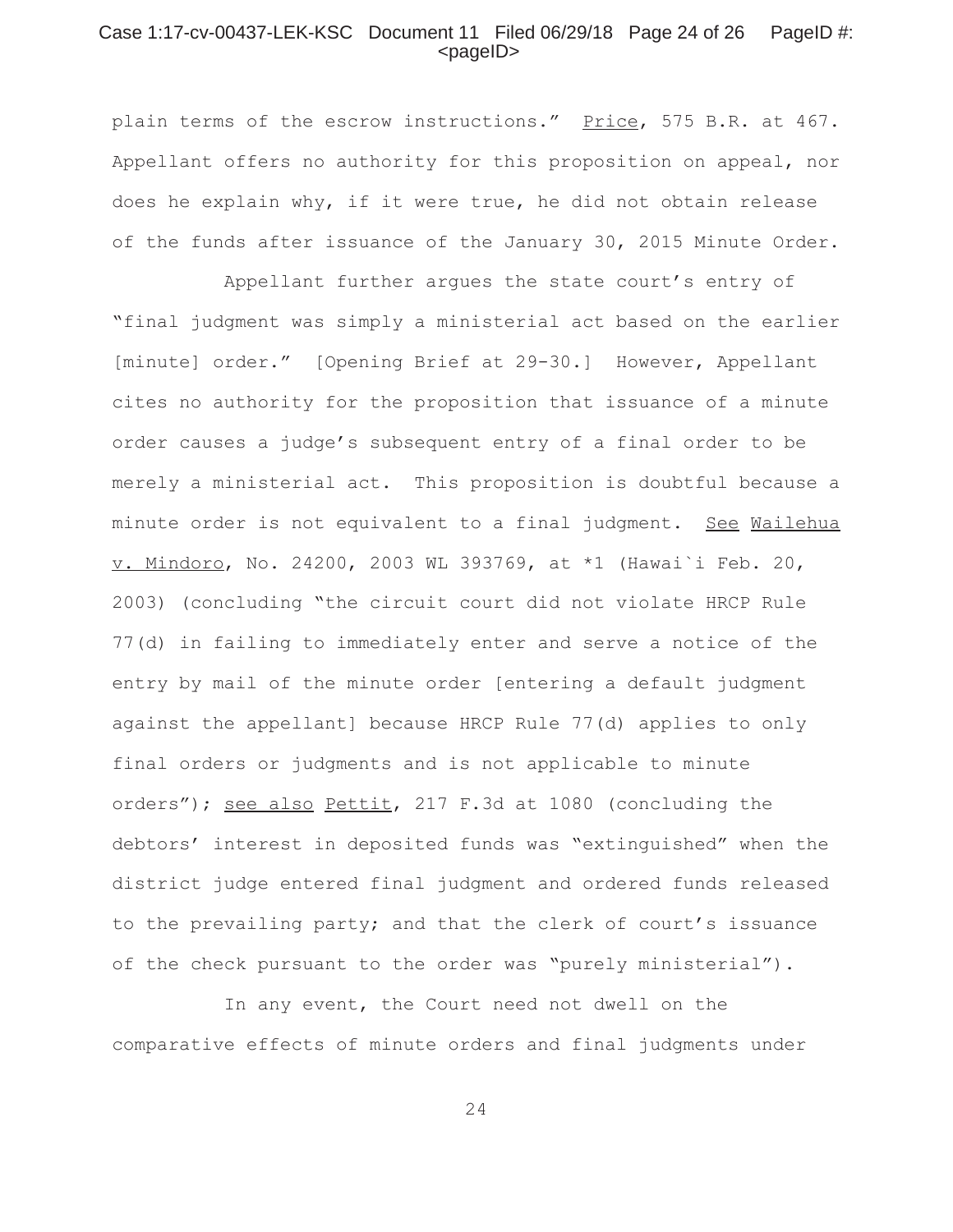### Case 1:17-cv-00437-LEK-KSC Document 11 Filed 06/29/18 Page 25 of 26 PageID #: <pageID>

Hawai`i law. Appellant cites no authority in support of his assertions that: 1) the controlling transfer occurred at least by the state court's entry of the January 30, 2015 Minute Order; and 2) the date when the state court entered its final judgment may be disregarded as a ministerial acts. These bare assertions are insufficient to warrant reversal. See Greenwood, 28 F.3d at 977.

#### **CONCLUSION**

On the basis of the foregoing, Appellant Thomas W. Coulson's appeal, filed August 31, 2017, is HEREBY DENIED and the bankruptcy court's Order, filed August 17, 2017 is HEREBY AFFIRMED.

The Clerk's Office is DIRECTED to enter final judgment and to close this case on **July 16, 2018**, unless a motion for reconsideration of this Order is filed not more than fourteen days after this written order is filed. See LR60.1

IT IS SO ORDERED.